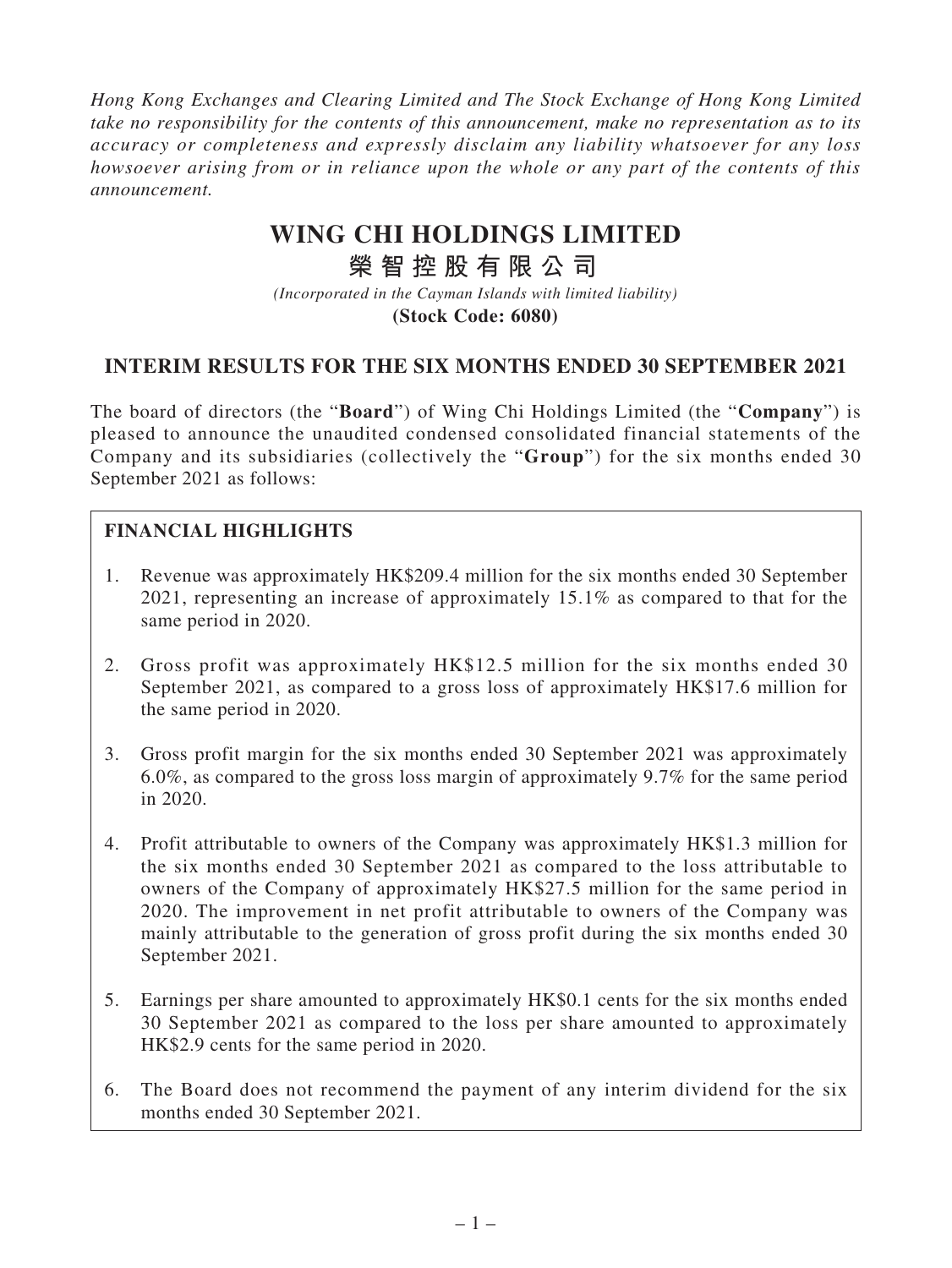### **CONDENSED CONSOLIDATED STATEMENT OF PROFIT OR LOSS AND OTHER COMPREHENSIVE INCOME**

*FOR THE SIX MONTHS ENDED 30 SEPTEMBER 2021*

|                                              |                | <b>Six months ended</b><br><b>30 September</b> |               |
|----------------------------------------------|----------------|------------------------------------------------|---------------|
|                                              |                | 2021                                           | 2020          |
|                                              | <b>Notes</b>   | <b>HK\$'000</b>                                | HK\$'000      |
|                                              |                | (Unaudited)                                    | (Unaudited)   |
| Revenue                                      | $\overline{4}$ | 209,386                                        | 182,001       |
| Cost of sales                                |                | (196, 875)                                     | (199, 627)    |
| Gross profit (loss)                          |                | 12,511                                         | (17,626)      |
| Other income and gains                       | 5              | 1,111                                          | 2,115         |
| Administrative expenses                      |                | (11,716)                                       | (11,828)      |
| Finance costs                                | 6              | (191)                                          | (188)         |
| Profit (loss) before taxation                |                | 1,715                                          | (27, 527)     |
| Income tax (expense) credit                  | 7              | (390)                                          | 19            |
| Profit (loss) and total comprehensive income |                |                                                |               |
| (expense) for the period                     | 8              | 1,325                                          | (27,508)      |
| Earnings (loss) per share:                   |                |                                                |               |
| Basic and diluted                            | 10             | 0.1 cents                                      | $(2.9)$ cents |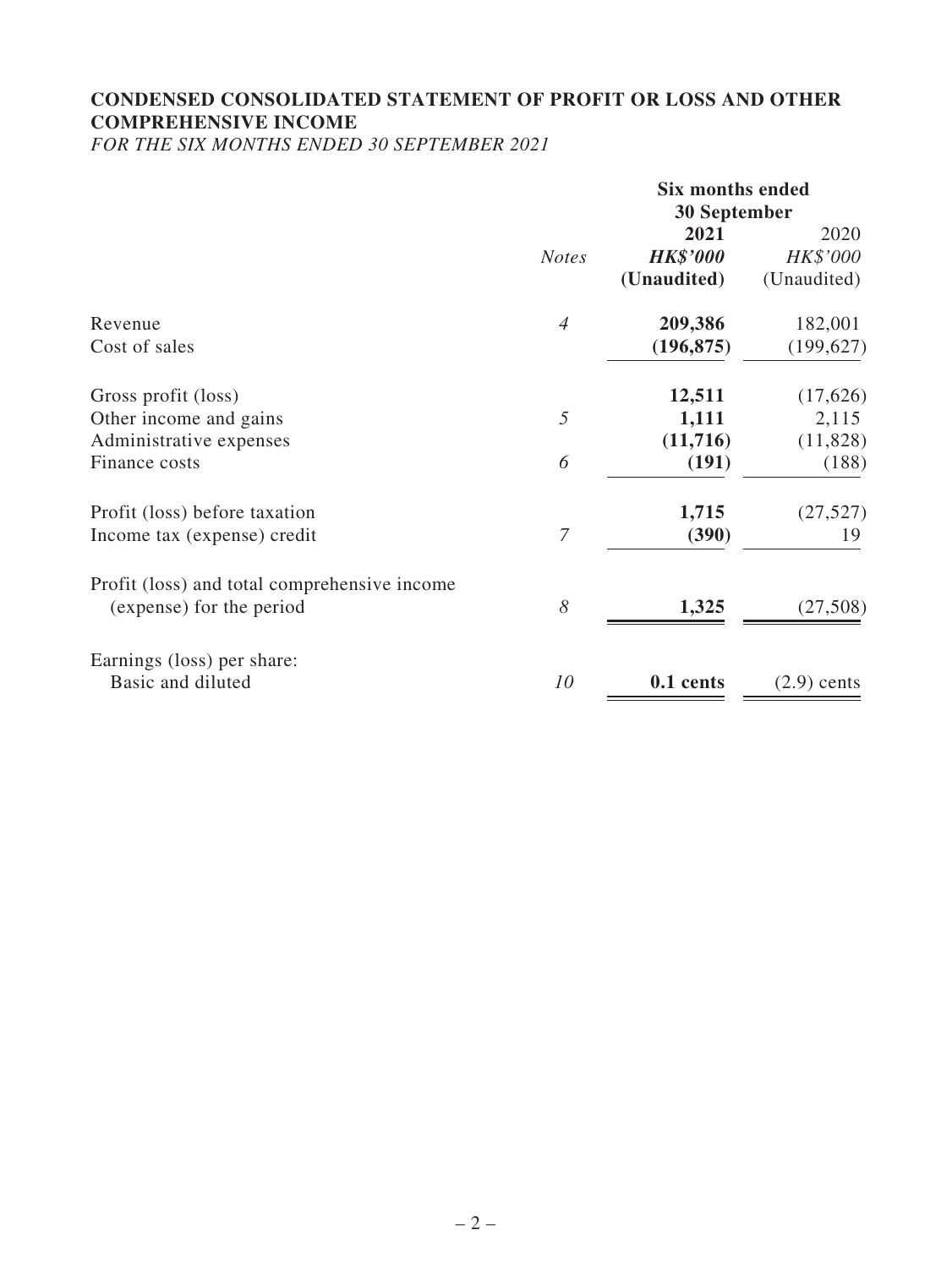#### **CONDENSED CONSOLIDATED STATEMENT OF FINANCIAL POSITION** *AS AT 30 SEPTEMBER 2021*

|                                                                  | <b>Notes</b> | At<br><b>30 September</b><br>2021<br><b>HK\$'000</b> | At<br>31 March<br>2021<br>HK\$'000 |
|------------------------------------------------------------------|--------------|------------------------------------------------------|------------------------------------|
|                                                                  |              | (Unaudited)                                          | (Audited)                          |
| Non-current assets<br>Plant and equipment                        | 11<br>12     | 31,157                                               | 29,444<br>7,700                    |
| Investment property<br>Right-of-use assets                       | 13           | 8,677                                                | 9,601                              |
| Deposits paid for acquisition of<br>plant and equipment          |              | 54                                                   | 1,714                              |
|                                                                  |              | 39,888                                               | 48,459                             |
| Current assets                                                   |              |                                                      |                                    |
| Contract assets<br>Trade and other receivables                   | 14           | 83,062<br>11,969                                     | 104,162<br>25,781                  |
| Tax recoverable                                                  |              | 211                                                  | 632                                |
| <b>Bank</b> balances                                             |              | 33,590                                               | 38,756                             |
|                                                                  |              | 128,832                                              | 169,331                            |
| Asset classified as held-for-sale                                | 15           | 7,250                                                |                                    |
|                                                                  |              | 136,082                                              | 169,331                            |
| <b>Current liabilities</b>                                       |              |                                                      |                                    |
| Trade and other payables<br>Lease liabilities                    | 16<br>13     | 50,327<br>3,516                                      | 93,460<br>3,399                    |
| Bank borrowing                                                   |              |                                                      | 1,736                              |
|                                                                  |              | 53,843                                               | 98,595                             |
| Liabilities associated with asset classified<br>as held-for-sale | 15           | 2,386                                                |                                    |
|                                                                  |              | 56,229                                               | 98,595                             |
| Net current assets                                               |              | 79,853                                               | 70,736                             |
| Total assets less current liabilities                            |              | 119,741                                              | 119,195                            |
| Non-current liabilities                                          |              |                                                      |                                    |
| Deferred tax liabilities<br>Lease liabilities                    | 13           | 3,351<br>2,130                                       | 2,978<br>3,282                     |
|                                                                  |              | 5,481                                                | 6,260                              |
| Net assets                                                       |              | 114,260                                              | 112,935                            |
|                                                                  |              |                                                      |                                    |
| Capital and reserves                                             |              |                                                      |                                    |
| Share capital<br>Reserves                                        | 17           | 9,338<br>104,922                                     | 9,338<br>103,597                   |
|                                                                  |              | 114,260                                              | 112,935                            |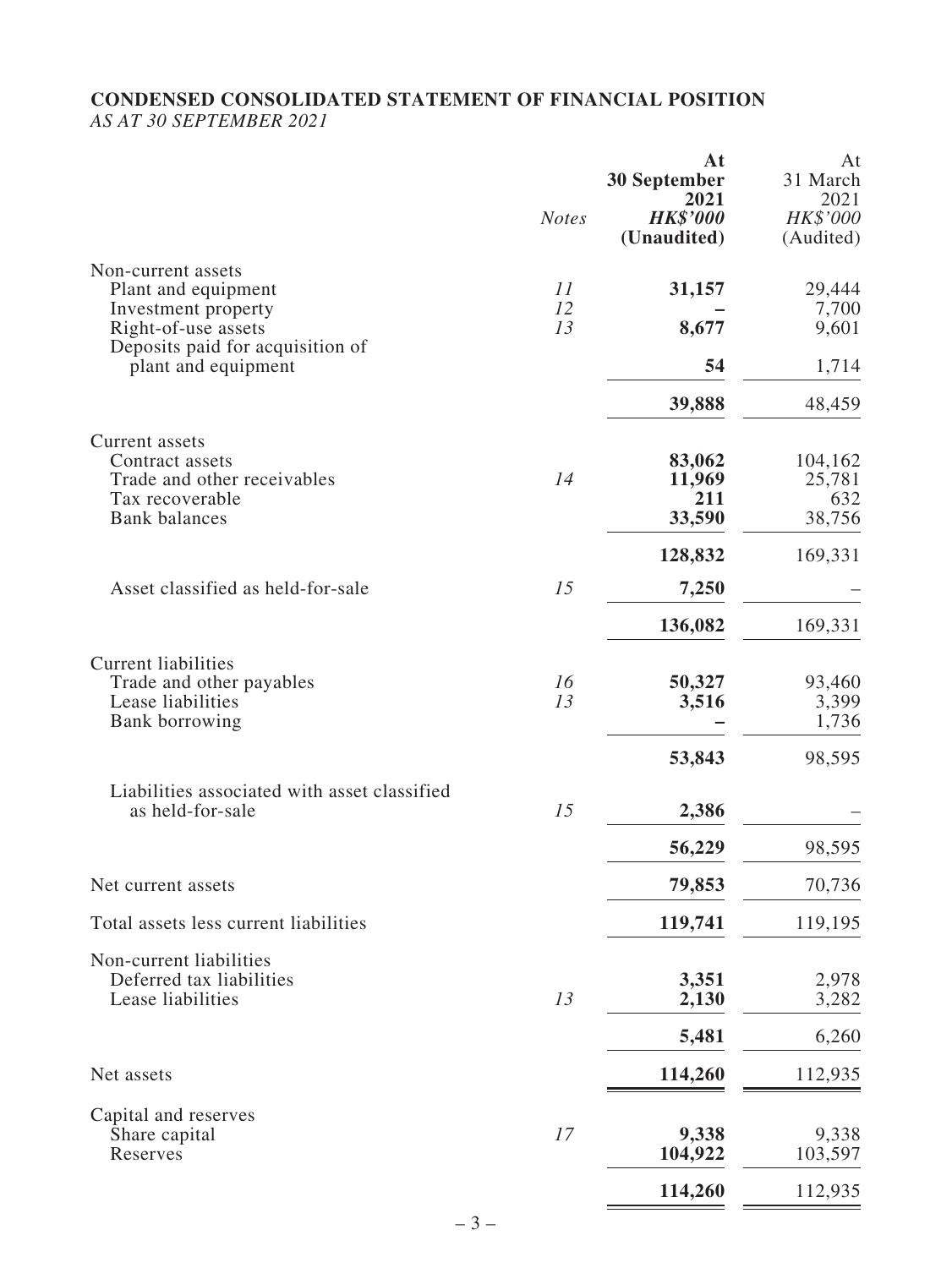### **CONDENSED CONSOLIDATED STATEMENT OF CHANGES IN EQUITY** *FOR THE SIX MONTHS ENDED 30 SEPTEMBER 2021*

|                                                                     | <b>Share</b><br>capital<br>HK\$'000 | <b>Share</b><br>premium<br>HK\$'000 | Merger<br>(Note)<br>HK\$'000<br>(Note) | <b>Retained</b><br>profits<br>Reserve (accumulated<br>losses)<br>HK\$'000 | <b>Total</b><br>HK\$'000 |
|---------------------------------------------------------------------|-------------------------------------|-------------------------------------|----------------------------------------|---------------------------------------------------------------------------|--------------------------|
| At 1 April 2021 (Audited)                                           | 9,338                               | 115,593                             | 10                                     | (12,006)                                                                  | 112,935                  |
| Profit and total comprehensive income<br>for the period (Unaudited) |                                     |                                     |                                        | 1,325                                                                     | 1,325                    |
| At 30 September 2021 (Unaudited)                                    | 9,338                               | 115,593                             | 10                                     | (10,681)                                                                  | 114,260                  |
| At 1 April 2020 (Audited)<br>Loss and total comprehensive expense   | 9,338                               | 115,593                             | 10                                     | 34,349                                                                    | 159,290                  |
| for the period (Unaudited)                                          |                                     |                                     |                                        | (27,508)                                                                  | (27,508)                 |
| At 30 September 2020 (Unaudited)                                    | 9,338                               | 115,593                             | 10                                     | 6,841                                                                     | 131,782                  |

*Note:*

Merger reserve represented the difference between the nominal value of the shares issued by the Company and the amount of issued share capital of the subsidiaries acquired pursuant to the group reorganisation.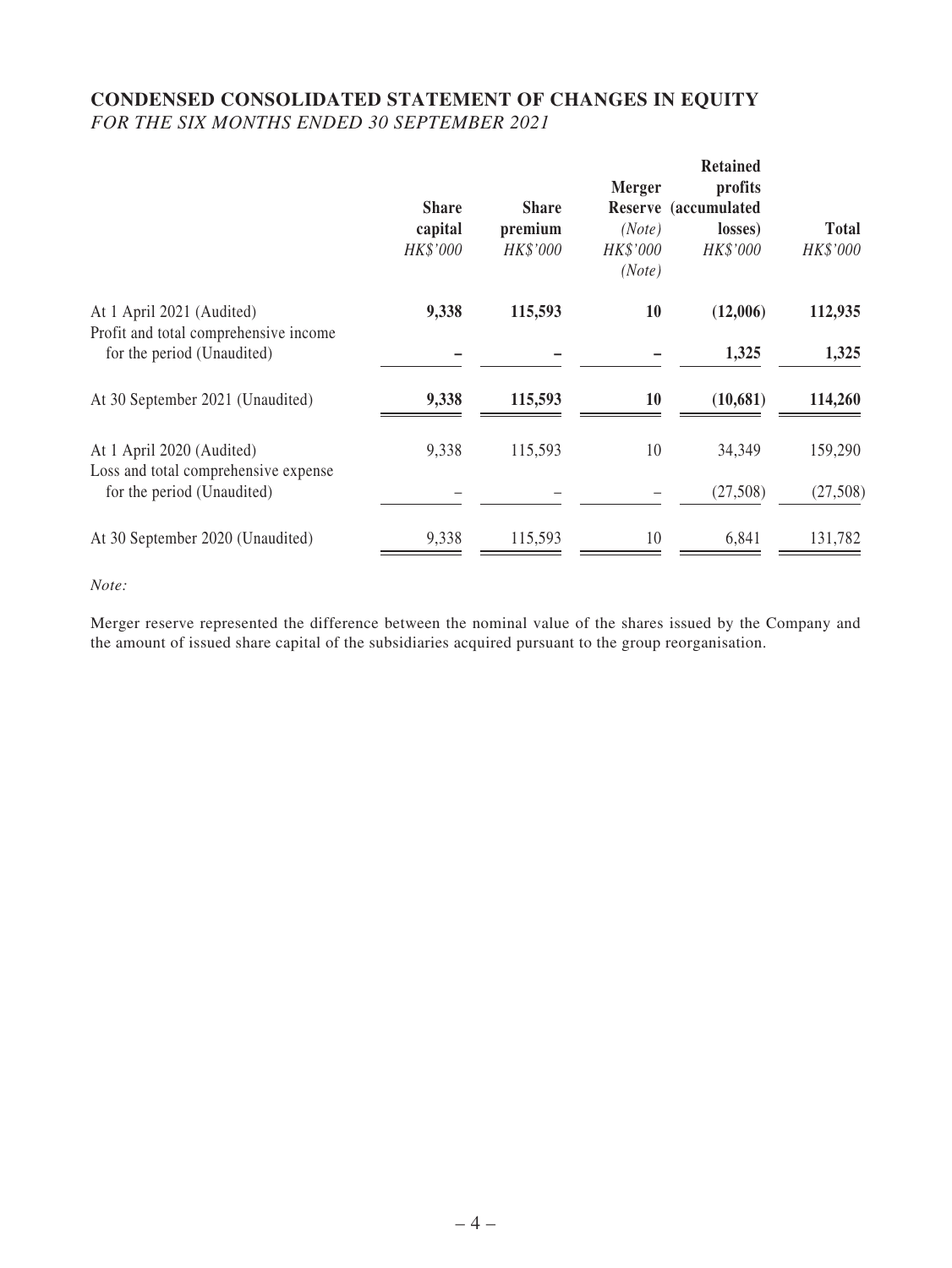# **CONDENSED CONSOLIDATED STATEMENT OF CASH FLOWS**

*FOR THE SIX MONTHS ENDED 30 SEPTEMBER 2021*

|                                                       | <b>Six months ended</b> |             |
|-------------------------------------------------------|-------------------------|-------------|
|                                                       | <b>30 September</b>     |             |
|                                                       | 2021                    | 2020        |
|                                                       | <b>HK\$'000</b>         | HK\$'000    |
|                                                       | (Unaudited)             | (Unaudited) |
| <b>Cash flows from operating activities</b>           |                         |             |
| Cash from (used in) operation                         | 699                     | (3,347)     |
| Income taxes refund (paid)                            | 404                     | (195)       |
| Net cash from (used in) operating activities          | 1,103                   | (3,542)     |
| <b>Cash flows from investing activities</b>           |                         |             |
| Purchase of plant and equipment                       | (8,363)                 | (6, 559)    |
| Deposits paid for acquisition of plant and equipment  |                         | (284)       |
| Deposit received from disposal of investment property | 725                     |             |
| Proceeds from disposal of plant and equipment         | 2,670                   | 3,194       |
| Government grants received                            |                         | 140         |
| Interest received                                     |                         | 14          |
| Net cash used in investing activities                 | (4,968)                 | (3, 495)    |
| <b>Cash flows from financing activities</b>           |                         |             |
| Repayment of bank borrowing                           | (3,075)                 | (73)        |
| Repayment of lease liabilities                        | (1,035)                 | (1,930)     |
| Interest paid for lease liabilities                   | (160)                   | (165)       |
| Interest paid for bank borrowing                      | (31)                    | (23)        |
| New bank borrowing raised                             | 3,000                   |             |
| Net cash used in financing activities                 | (1,301)                 | (2,191)     |
| Net decrease in cash and cash equivalents             | (5,166)                 | (9,228)     |
| Cash and cash equivalents at 1 April                  | 38,756                  | 41,741      |
| Cash and cash equivalents at 30 September,            |                         |             |
| represented by bank balances                          | 33,590                  | 32,513      |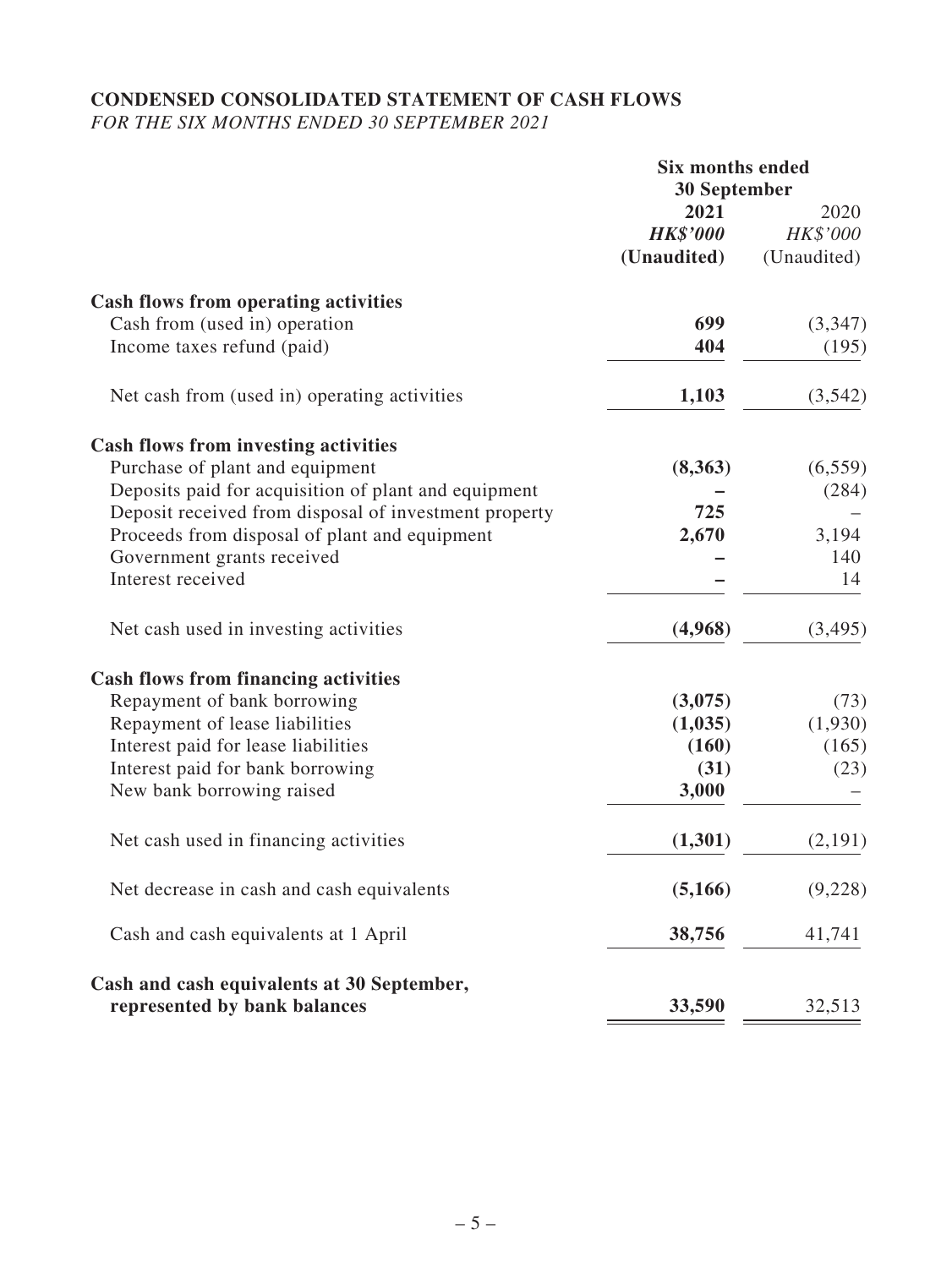### **NOTES TO THE CONDENSED CONSOLIDATED FINANCIAL STATEMENTS** *FOR THE SIX MONTHS ENDED 30 SEPTEMBER 2021*

#### **1. GENERAL INFORMATION**

The Company was incorporated and registered as an exempted company with limited liability in the Cayman Islands under the Companies Law, Chapter 22 (Law 3 of 1961, as consolidated and revised) of the Cayman Islands on 13 March 2017. The Shares are listed on the Main Board of The Stock Exchange of Hong Kong Limited (the "**Stock Exchange**"). Its ultimate holding company and immediate holding company is Colourfield Global Limited, a limited company incorporated in the British Virgin Islands ("**BVI**"). Its ultimate controlling party is Mr. Li Cheuk Kam (the "**Controlling Shareholder**"). The addresses of the registered office and principal place of business of the Company are Windward 3 Regatta Office Park, PO Box 1350, Grand Cayman KY1-1108, Cayman Islands and Room 3010, 30/F., Cable TV Tower, 9 Hoi Shing Road, Tsuen Wan, New Territories, Hong Kong respectively.

The Company is an investment holding company, while the principal subsidiaries are principally engaged in the provision of foundation and site formation works and machineries leasing.

The condensed consolidated financial statements are presented in Hong Kong dollars ("**HK\$**"), which is the same as the functional currency of the Company and its subsidiaries (hereinafter collectively refer to as the "**Group**").

#### **2. BASIS OF PREPARATION**

The condensed consolidated financial statements of the Group for the six months ended 30 September 2021 have been prepared in accordance with the applicable disclosure provisions of Appendix 16 to the Rules Governing the Listing of Securities on The Stock Exchange of Hong Kong Limited (the "**Listing Rules**") and with Hong Kong Accounting Standard ("**HKAS**") 34 "Interim Financial Reporting" issued by the Hong Kong Institute of Certified Public Accountants ("**HKICPA**").

#### **3. PRINCIPAL ACCOUNTING POLICIES**

The condensed consolidated financial statements of the Group have been prepared on the historical cost basis except for investment property that is measured at fair value.

The accounting policies used in the condensed consolidated financial statements of the Group are consistent with those followed in the preparation of the Group's annual consolidated financial statements for the year ended 31 March 2021 except as described below.

In the current interim period, the Group has applied, for the first time, the following amendments to Hong Kong Financial Reporting Standards ("**HKFRSs**") issued by the HKICPA which are effective for the Group's financial year beginning April 1, 2021.

| Amendments to HKFRS 16          | COVID-19-Related Rent Concessions                     |
|---------------------------------|-------------------------------------------------------|
| Amendments to HKFRS 16          | COVID-19-Related Rent Concessions beyond 30 June 2021 |
| Amendments to HKFRS 9, HKAS 39, | Interest Rate Benchmark Reform-Phase 2                |
| HKFRS 7, HKFRS 4 and HKFRS 16   |                                                       |

The application of the amendments to HKFRSs in the current interim period has had no material effect on the Group's financial performance and positions for the current and prior periods and/or on the disclosures set out in these condensed consolidated financial statements.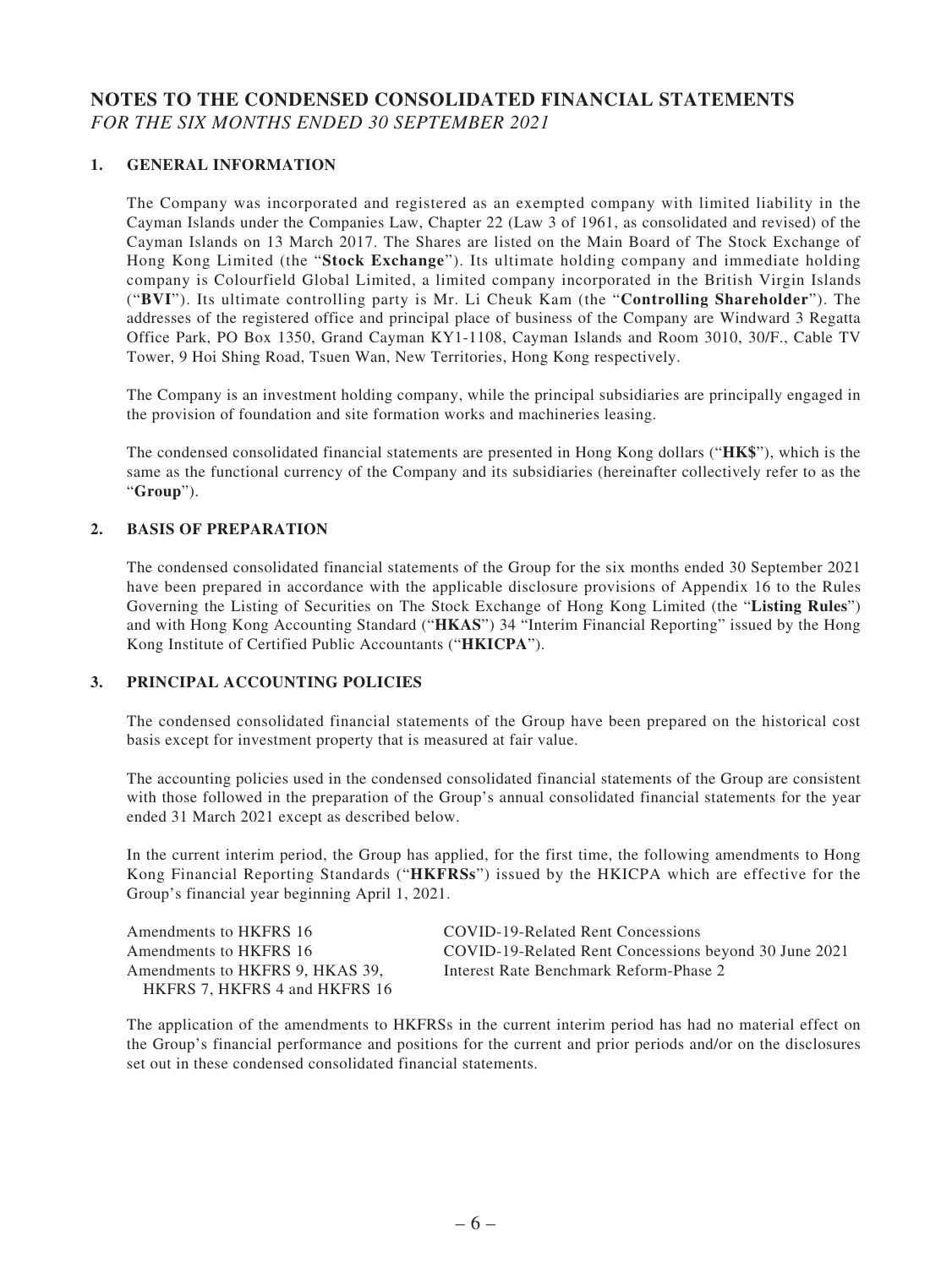#### **4. REVENUE AND SEGMENT INFORMATION**

Revenue represents the revenue arising from provision of foundation and site formation works and machineries leasing for the period. An analysis of the Group's revenue for the period is as follows:

|                                                                                                                          | Six months ended<br>30 September       |                                 |
|--------------------------------------------------------------------------------------------------------------------------|----------------------------------------|---------------------------------|
|                                                                                                                          | 2021<br><b>HK\$'000</b><br>(Unaudited) | 2020<br>HK\$'000<br>(Unaudited) |
| Revenue from contracts with customers within the scope of HKFRS 15<br>— Provision of foundation and site formation works | 204,080                                | 173,843                         |
| Revenue from other sources<br>— Machineries leasing                                                                      | 5,306                                  | 8,158                           |
|                                                                                                                          | 209,386                                | 182,001                         |

Disaggregation of revenue from contracts with customers by timing of recognition:

|                                             | Six months ended<br>30 September |             |
|---------------------------------------------|----------------------------------|-------------|
|                                             | 2021                             | 2020        |
|                                             | <b>HK\$'000</b>                  | HK\$'000    |
|                                             | (Unaudited)                      | (Unaudited) |
| Timing of revenue recognition               |                                  |             |
| Over time                                   | 204,080                          | 173,843     |
| Total revenue from contracts with customers | 204,080                          | 173,843     |

HKFRS 8 "Operating Segments" requires operating segments to be identified on the basis of internal reports about components of the Group that are regularly reviewed by the chief operating decision maker ("**CODM**") (the directors of the Company) in order to allocate resources to segments and to assess their performance.

The Group's operating activity is attributable to a single operating segment focusing on the provision of foundation and site formation works. This operating segment has been identified on the basis of internal management reports prepared in accordance with accounting policies which conform to HKFRSs, that is regularly reviewed by the CODM. The CODM monitors the revenue from provision of foundation and site formation works for the purpose of making decisions about resources allocation and performance assessment. The CODM reviews the financial performance of the Group as a whole for performance assessment. No analysis of segment assets or segment liabilities is presented as they are not regularly provided to the CODM.

#### **Geographical information**

The Group's revenue from external customers presented based on the location of the operations is derived solely in Hong Kong (country of domicile). Non-current assets of the Group presented based on the location of the assets are all located in Hong Kong. As a result, geographical information has not been presented.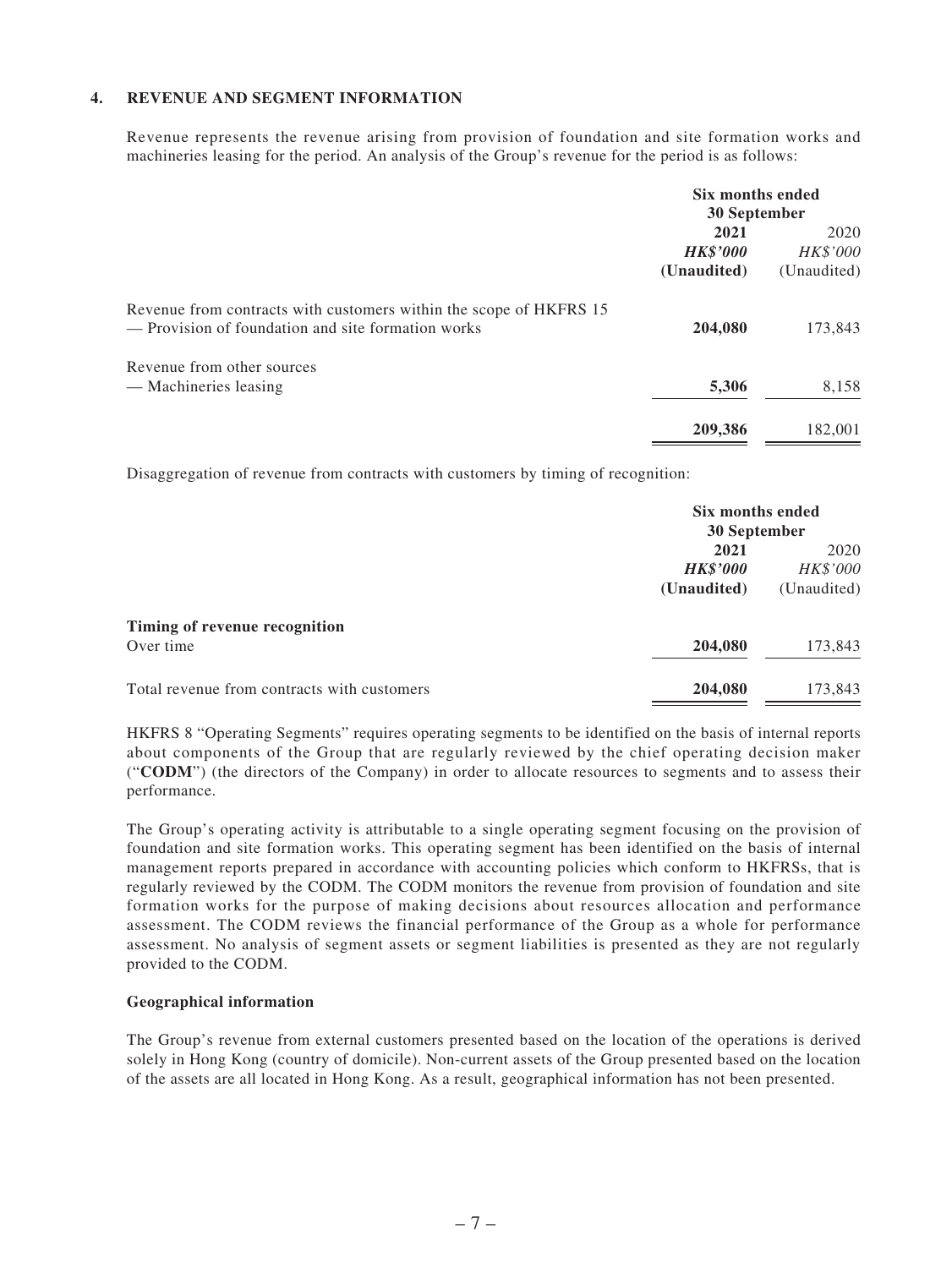#### **5. OTHER INCOME AND GAINS**

|                                         | Six months ended<br>30 September |             |
|-----------------------------------------|----------------------------------|-------------|
|                                         | 2021                             |             |
|                                         | <b>HK\$'000</b>                  | HK\$'000    |
|                                         | (Unaudited)                      | (Unaudited) |
| Bank interest income                    |                                  | 14          |
| Gain on disposal of plant and equipment | 1,011                            | -           |
| Rental income                           | <b>100</b>                       | 113         |
| Government grants (Note)                |                                  | 1,988       |
|                                         | 1,111                            | 2,115       |

#### *Note:*

During the six months ended 30 September 2020, approximately HK\$1,848,000 and HK\$140,000 (2021: nil and nil) were cash subsidies from the Employment Support Scheme ("**ESS**") and One-off Subsidy for Transport Trades under Anti-epidemic Fund granted by the Government of Hong Kong Special Administrative Region respectively as part of the relief measures on the COVID-19 pandemic.

#### **6. FINANCE COSTS**

|                     |                 | Six months ended<br>30 September |  |
|---------------------|-----------------|----------------------------------|--|
|                     | 2021            | 2020                             |  |
|                     | <b>HK\$'000</b> | HK\$'000                         |  |
|                     | (Unaudited)     | (Unaudited)                      |  |
| Interests on:       |                 |                                  |  |
| — bank borrowing    | 31              | 23                               |  |
| — lease liabilities | <b>160</b>      | 165                              |  |
|                     | 191             | 188                              |  |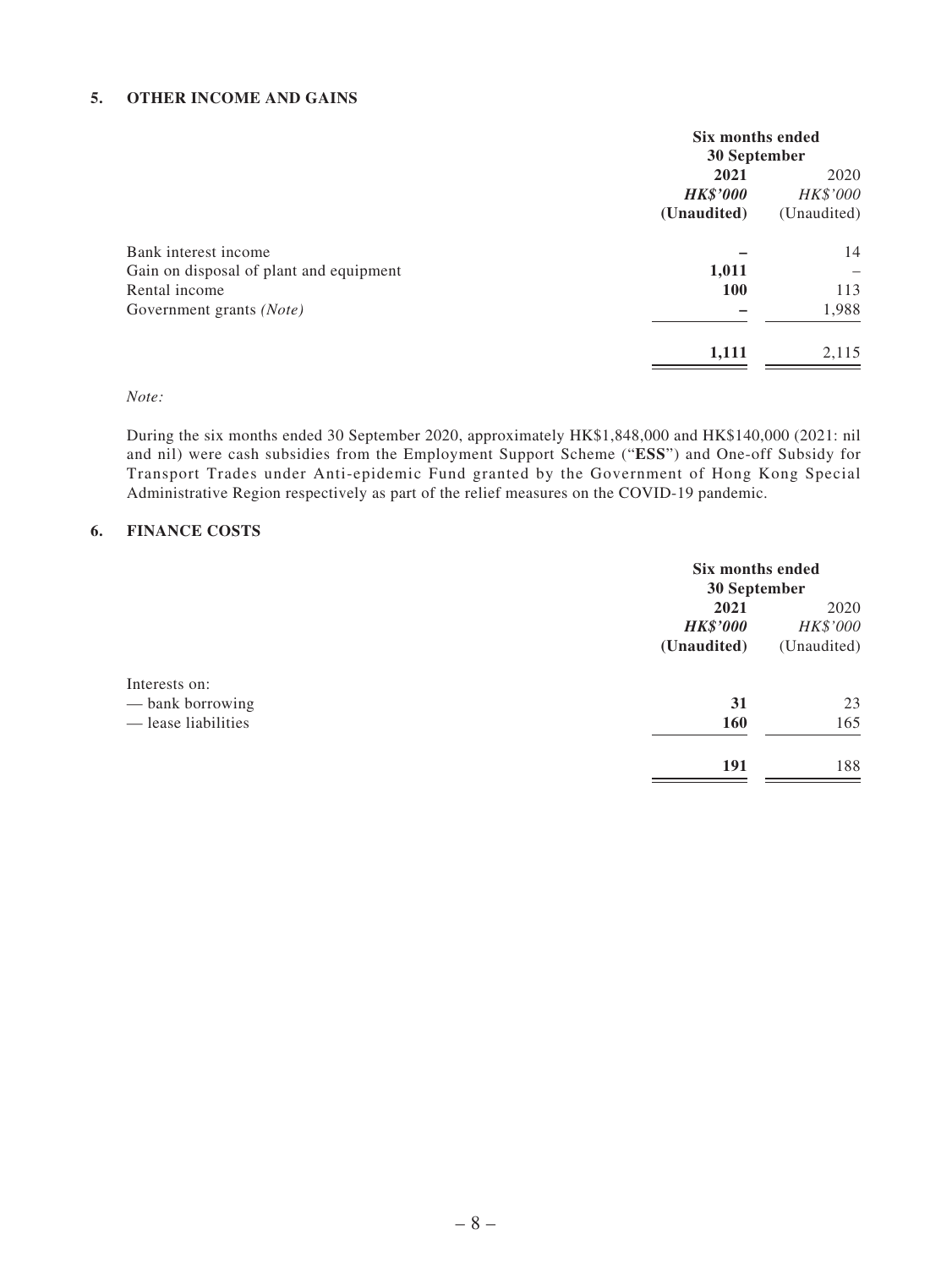#### **7. INCOME TAX (EXPENSE) CREDIT**

| Six months ended |             |
|------------------|-------------|
| 30 September     |             |
| 2021             |             |
| <b>HK\$'000</b>  | HK\$'000    |
| (Unaudited)      | (Unaudited) |
|                  |             |
| (17)             | (46)        |
| (373)            | 65          |
| (390)            | 19          |
|                  |             |

#### *Note:*

Under the two-tiered profits tax rates regime, the first HK\$2 million of profits of qualifying corporation will be taxed at 8.25%, and profits above HK\$2 million will be taxed at 16.5%. For the six months ended 30 September 2021 and 2020, Hong Kong profits tax of the qualified entity of the Group is calculated in accordance with the two-tiered profits tax rates regime. The profits of other Group entities in Hong Kong not qualifying for the two-tiered profits tax rates regime will continue to be taxed at the flat rate of 16.5%.

#### **8. PROFIT (LOSS) FOR THE PERIOD**

|                                                                              | Six months ended<br>30 September |                 |
|------------------------------------------------------------------------------|----------------------------------|-----------------|
|                                                                              | 2021<br>2020                     |                 |
|                                                                              | <b>HK\$'000</b>                  | <b>HK\$'000</b> |
|                                                                              | (Unaudited)                      | (Unaudited)     |
| Profit (loss) for the period has been arrived at after charging (crediting): |                                  |                 |
| (Reversal of) impairment loss recognised on trade receivables                | (85)                             | 153             |
| Impairment loss recognised on contract assets                                | 328                              | 2,450           |
| Loss on disposal of plant and equipment                                      |                                  | 715             |
| Loss on written off of plant and equipment                                   | 8                                |                 |
| Depreciation of plant and equipment                                          | 6,229                            | 5,340           |
| Depreciation of right-of-use assets                                          | 1,338                            | 1,363           |
| Fair value loss on investment property                                       | 450                              | 200             |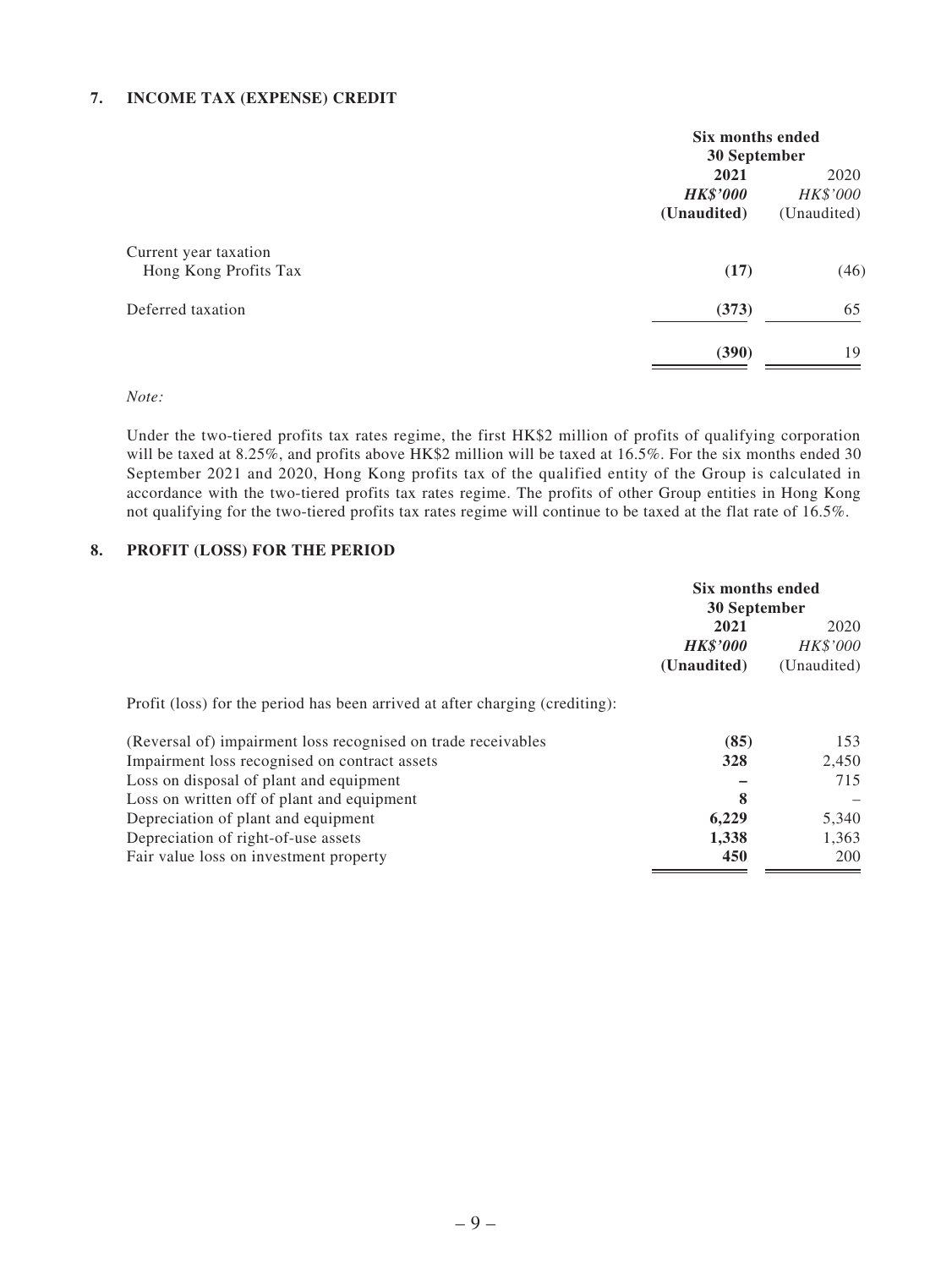#### **9. DIVIDENDS**

No dividend was paid or proposed during the six months ended 30 September 2021, nor has any dividend been proposed since the end of the last reporting period (30 September 2020: nil).

#### **10. EARNINGS (LOSS) PER SHARE**

The calculation of the basic and diluted earnings (loss) per share attributable to the owners of the Company is based on the following data:

|                                                                                                                               | Six months ended<br>30 September       |                                 |
|-------------------------------------------------------------------------------------------------------------------------------|----------------------------------------|---------------------------------|
|                                                                                                                               | 2021<br><b>HK\$'000</b><br>(Unaudited) | 2020<br>HK\$'000<br>(Unaudited) |
| Profit (loss):<br>— Profit (loss) for the period attributable to the owners of the Company                                    | 1.325                                  | (27,508)                        |
| Number of shares ('000)<br>— Weighted average number of ordinary shares for the purpose of<br>basic earnings (loss) per share | 933,750                                | 933,750                         |

#### **Diluted earnings (loss) per share**

Diluted earnings (loss) per share is the same as basic earnings (loss) per share as there were no dilutive potential ordinary shares outstanding during the six months ended 30 September 2021 and 2020.

#### **11. PLANT AND EQUIPMENT**

During the six months ended 30 September 2021, the Group spent approximately HK\$8,363,000 (six months ended 30 September 2020: approximately HK\$6,559,000) on acquisition of plant and equipment.

During the six months ended 30 September 2021, the Group has disposed of certain plant and equipment with an aggregate carrying values of approximately HK\$1,659,000 (six months ended 30 September 2020: HK\$3,909,000) for cash proceeds of approximately HK\$2,670,000 (six months ended 30 September 2020: HK\$3,194,000), resulting a gain on disposal of approximately HK\$1,011,000 (loss on disposal during the six months ended 30 September 2020: HK\$715,000).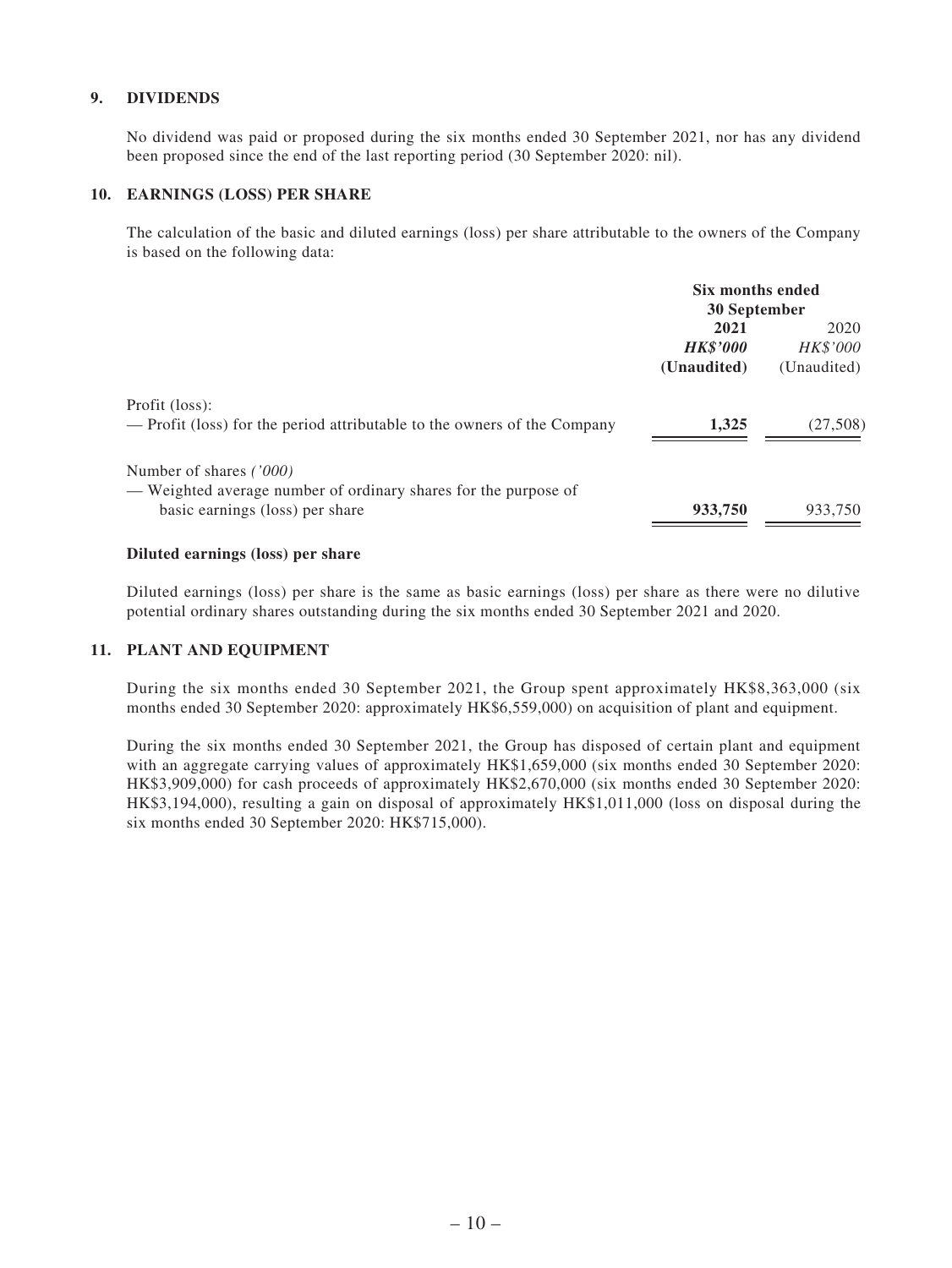#### **12. INVESTMENT PROPERTY**

|                                                                                                                         | HK\$'000         |
|-------------------------------------------------------------------------------------------------------------------------|------------------|
| <b>FAIR VALUE</b>                                                                                                       |                  |
| At 1 April 2020 (Audited)                                                                                               | 7,300            |
| Increase in fair value recognised in profit or loss                                                                     | 400              |
| At 31 March 2021 (Audited)                                                                                              | 7,700            |
| Decrease in fair value recognised in profit or loss<br>Transfer to asset classified as held-for-sale ( <i>Note 15</i> ) | (450)<br>(7,250) |
| At 30 September 2021 (Unaudited)                                                                                        |                  |

The fair value of the Group's investment property as at 31 March 2021 have been arrived at on the basis of a valuation carried out on that date by Ascent Partners Valuation Service Limited, independent qualified professional valuers not connected with the Group. Ascent Partners Valuation Service Limited is a member of the Hong Kong Institute of Surveyors. The valuation was arrived at by reference to market evidence of transaction prices for similar properties in the similar locations and conditions. Details of valuation techniques and assumptions are discussed below. There has been no change from the valuation technique used in the prior year. In estimating the fair value of the property, the highest and best use of the property is its current use.

The Group's investment property has been pledged to secure banking facilities granted to the Group.

During the six months ended 30 September 2021, the Group entered into a provisional agreement with an independent third party for the disposal of the investment property. The investment property was transferred to asset classified as held-for-sale with cash consideration of HK\$7,250,000. The decrease in fair value recognised in profit or loss of HK\$450,000 is recognised in profit or loss that is attributable to the change in unrealised loss relating to the transfer to asset classified as held-for-sale.

An analysis of the Group's investment property that is measured subsequent to initial recognition at fair value grouped into fair value hierarchy level 2 based on the degree to which the inputs to fair value measurement is observable and the information about how the fair value is determined (in particular, the valuation technique and key inputs used) is as follows:

|                            | <b>Fair value</b><br>hierarchy | Fair value as at<br>30 September 2021 | Fair value as at<br>31 March 2021 | Valuation technique and key inputs                                                                                                                                                                                                                               |
|----------------------------|--------------------------------|---------------------------------------|-----------------------------------|------------------------------------------------------------------------------------------------------------------------------------------------------------------------------------------------------------------------------------------------------------------|
| <b>Investment Property</b> | Level 2                        | nil                                   | HK\$7,700,000                     | Market Comparison Approach<br>by reference to recent selling price<br>of comparable properties on a<br>price per square feet basis using<br>market data which is publicly<br>available and adjust to reflect the<br>conditions and locations of the<br>property. |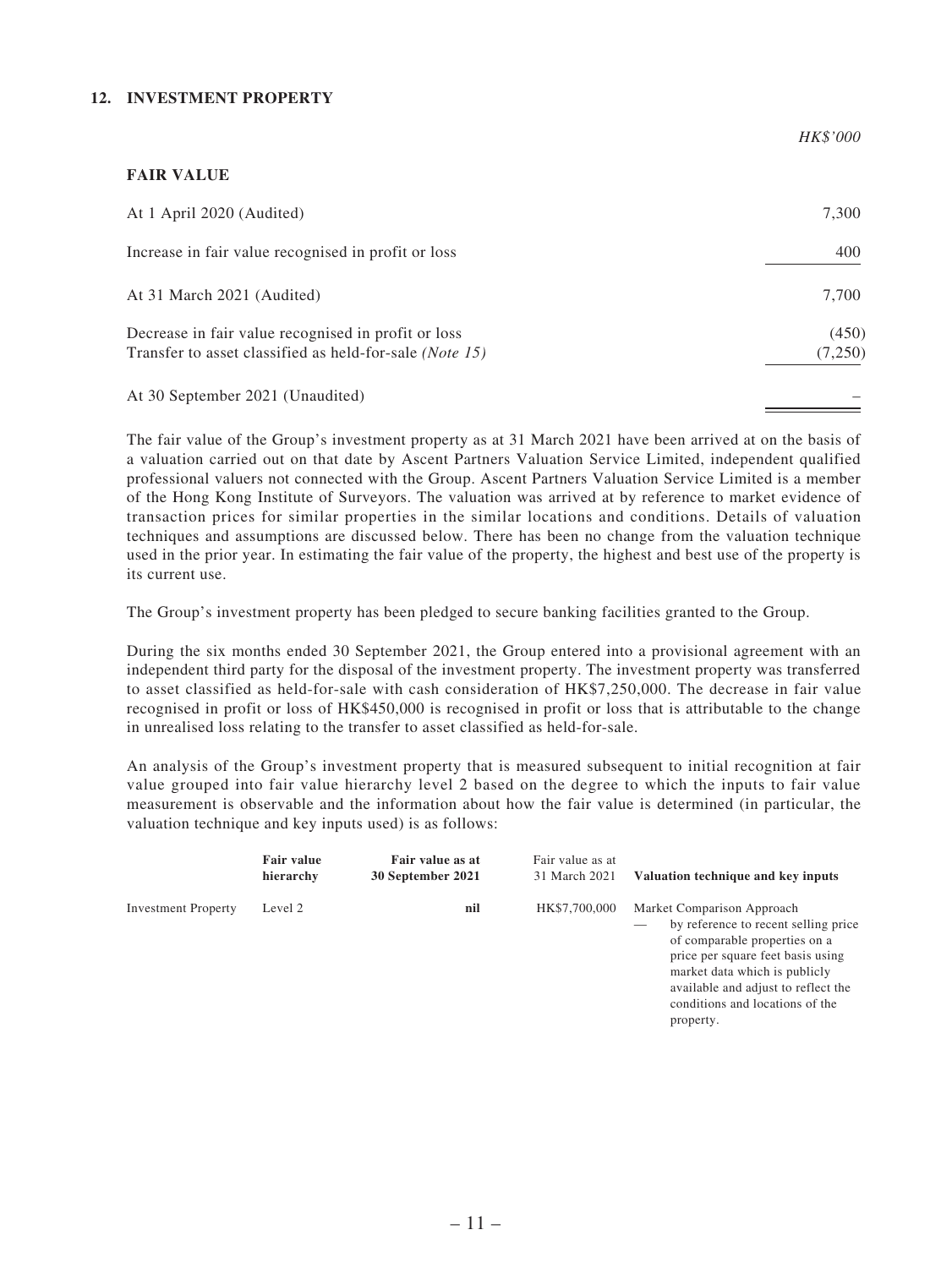#### **13. RIGHT-OF-USE ASSETS AND LEASE LIABILITIES**

#### **(i) Right-of-use assets**

As at 30 September 2021, the total carrying amounts of right-of-use assets were approximately HK\$8,677,000, of which HK\$335,000, HK\$1,146,000 and HK\$7,196,000 (31 March 2021: HK\$559,000, HK\$900,000 and HK\$8,142,000) were the premises, motor vehicles and machineries, respectively.

During the six months ended 30 September 2021, the Group entered into a lease arrangement for motor vehicle. On lease commencement, the Group recognised right-of-use assets of approximately HK\$1,285,000 (31 March 2021: HK\$9,469,000).

During the six months ended 30 September 2021, the Group transferred the leased motor vehicle of approximately HK\$871,000 (31 March 2021: leased machineries of approximately HK\$1,638,000) from right-of-use assets to plant and equipment upon the end of lease terms.

#### **(ii) Lease liabilities**

As at 30 September 2021, the carrying amount of lease liabilities was approximately HK\$5,646,000 (31 March 2021: HK\$6,681,000).

During the six months ended 30 September 2021, the Group entered into a new lease arrangement for machinery and recognised lease liabilities of approximately HK\$1,285,000 (31 March 2021: HK\$9,469,000).

#### **(iii) Amounts recognised in profit and loss**

|                                       |                                        | Six months ended<br>30 September |  |  |
|---------------------------------------|----------------------------------------|----------------------------------|--|--|
|                                       | 2021<br><b>HK\$'000</b><br>(Unaudited) | 2020<br>HK\$'000<br>(Unaudited)  |  |  |
| Depreciation on right-of-use assets   |                                        |                                  |  |  |
| — Premises                            | 223                                    | 223                              |  |  |
| — Machineries                         | 947                                    | 960                              |  |  |
| — Motor vehicles                      | 168                                    | 180                              |  |  |
| Interest expense on lease liabilities | <b>160</b>                             | 165                              |  |  |

#### **(iv) Others**

For the six months ended 30 September 2021, the total cash outflow for leases was approximately HK\$1,195,000 (six months ended 30 September 2020: HK\$2,095,000).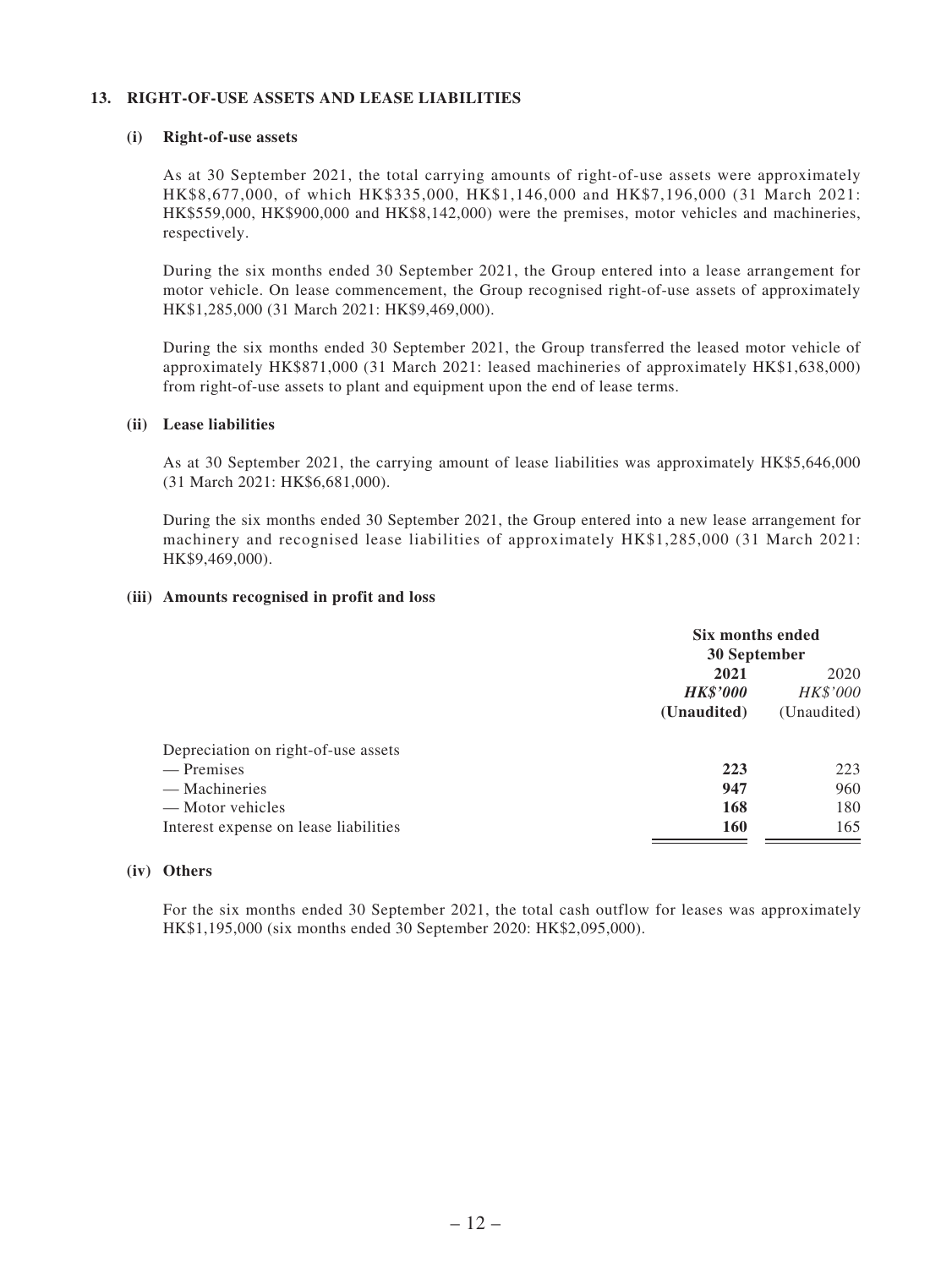#### **14. TRADE AND OTHER RECEIVABLES**

| At              | At        |
|-----------------|-----------|
| 30 September    | 31 March  |
| 2021            | 2021      |
| <b>HK\$'000</b> | HK\$'000  |
| (Unaudited)     | (Audited) |
| 10,989          | 24,490    |
| (525)           | (610)     |
|                 | 23,880    |
| 1,135           | 1,118     |
| 370             | 783       |
| 11,969          | 25,781    |
|                 | 10,464    |

The Group does not hold any collateral over these balances.

The Group allows an average credit period of 15 to 75 days to its trade customers. The following is an aged analysis of trade receivables, presented based on the certified date which approximates the respective revenue recognition dates and invoice dates at the end of the reporting period:

|                | At              | At        |
|----------------|-----------------|-----------|
|                | 30 September    | 31 March  |
|                | 2021            | 2021      |
|                | <b>HK\$'000</b> | HK\$'000  |
|                | (Unaudited)     | (Audited) |
| 0 to 30 days   | 9,778           | 20,093    |
| 31 to 60 days  | 229             | 1,805     |
| 61 to 180 days | 457             | 1,851     |
| Over 365 days  |                 | 131       |
|                | 10,464          | 23,880    |
|                |                 |           |

The Group measures the loss allowance for trade receivables at an amount equal to lifetime expected credit losses ("**ECL**"). The ECL on trade receivables are estimated using a provision matrix by reference to historical credit loss experience, adjusted for factors that are specific to the debtors, general economic conditions and an assessment of both the current as well as the forecast direction of conditions at the reporting date, including time value of money where appropriate, at the reporting date.

As the Group's historical credit loss experience does not indicate significantly different loss patterns for different customers, the loss allowance based on past due status is not further distinguished between the group's different customer bases.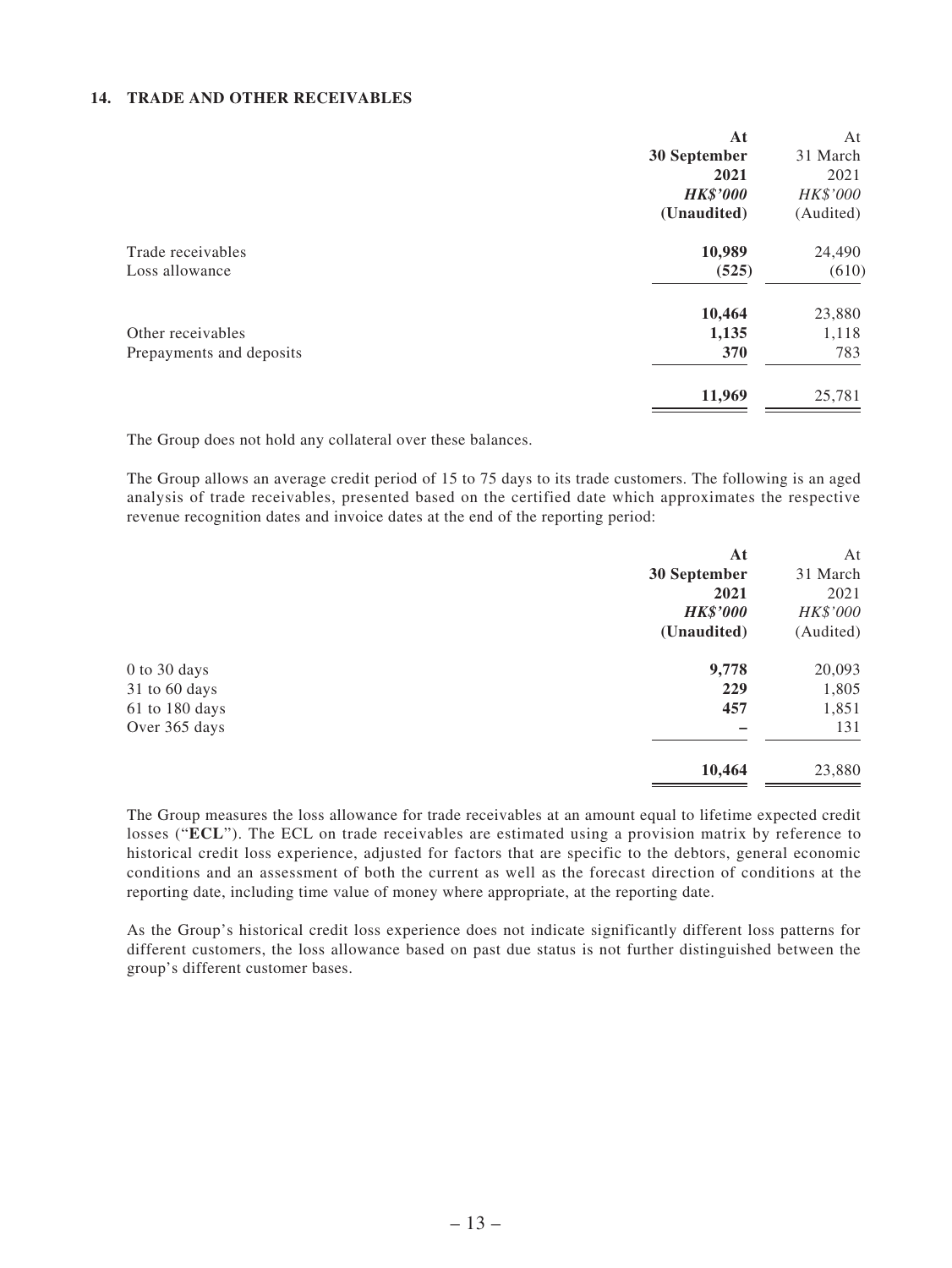The movement in the allowance for impairment of trade receivables is set out below:

|                                            | At              | At        |
|--------------------------------------------|-----------------|-----------|
|                                            | 30 September    | 31 March  |
|                                            | 2021            | 2021      |
|                                            | <b>HK\$'000</b> | HK\$'000  |
|                                            | (Unaudited)     | (Audited) |
| At the beginning of the period/year        | 610             | 343       |
| (Decrease) increase during the period/year | (85)            | 267       |
| At the end of the period/year              | 525             | 610       |
|                                            |                 |           |

For deposits and other receivables, the Group measures the loss allowance at an amount equal to 12-month ECL since the credit risk is considered to be low and there is no significant increase in credit risk during the year. The loss allowance is insignificant to the Company as at 30 September 2021 and 31 March 2021.

#### **15. ASSET CLASSIFIED AS HELD-FOR-SALE AND LIABILITIES ASSOCIATED WITH ASSET CLASSIFIED AS HELD-FOR-SALE**

During the year ended 31 March 2017, the Group entered into a mortgage agreement with a bank to finance the purchase of the investment property. The bank borrowing is measured as financial liability at amortised cost. The carrying amount of the bank borrowing as at 30 September 2021 was approximately HK\$1,661,000.

On 7 June 2021, the Group entered into a provisional agreement with an independent third party for the disposal of the investment property at a cash consideration of HK\$7,250,000, HK\$725,000 was received as a deposit of the sale. The transaction was subsequently completed on 4 October 2021.

Accordingly, as at 30 September 2021, the investment property was classified as asset classified as heldfor-sale, the deposit received was classified as liabilities associated with asset classified as held-for-sale.

|                                                                     | At              |
|---------------------------------------------------------------------|-----------------|
|                                                                     | 30 September    |
|                                                                     | 2021            |
|                                                                     | <b>HK\$'000</b> |
|                                                                     | (Unaudited)     |
| Asset                                                               |                 |
| Investment property                                                 | 7,250           |
| Total asset classified as held-for-sale                             | 7,250           |
| <b>Liabilities</b>                                                  |                 |
| Deposit received                                                    | 725             |
| Bank borrowing                                                      | 1,661           |
| Total liabilities associated with asset classified as held-for-sale | 2,386           |
| Net asset classified as held-for-sale                               | 4,864           |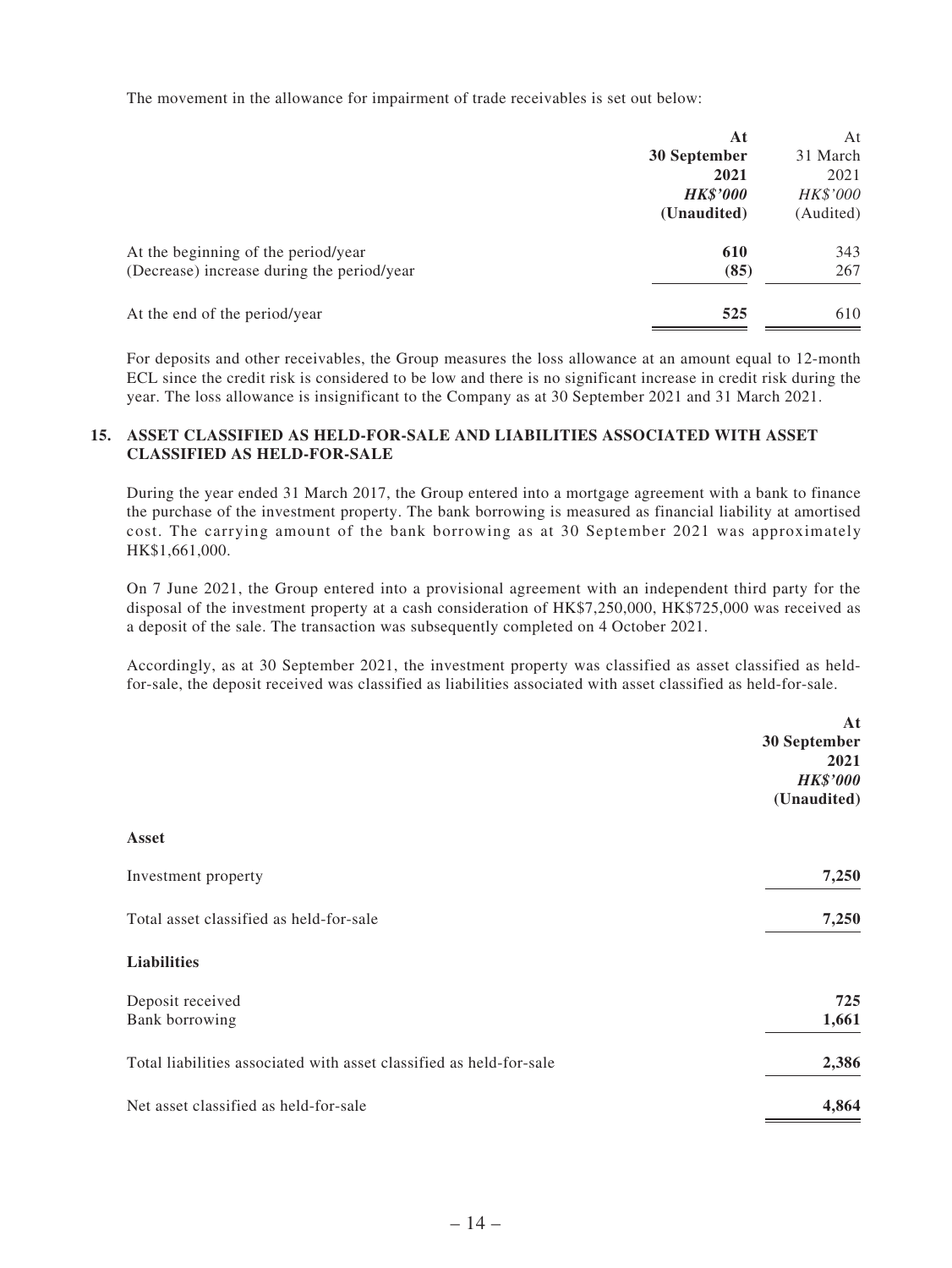#### **16. TRADE AND OTHER PAYABLES**

|                                     | At              | At        |
|-------------------------------------|-----------------|-----------|
|                                     | 30 September    | 31 March  |
|                                     | 2021            | 2021      |
|                                     | <b>HK\$'000</b> | HK\$'000  |
|                                     | (Unaudited)     | (Audited) |
| Trade payables                      | 28,877          | 67,971    |
| Retention payables                  | 11,343          | 9,315     |
| Accrued expenses and other payables | 10,107          | 16,174    |
|                                     | 50,327          | 93,460    |

Trade payables represented payables to suppliers and subcontractors. The credit terms granted by subcontractors were stipulated in the relevant contracts and the payables were usually due for settlement within 30 to 90 days (31 March 2021: 30 to 90 days). The Group has financial risk management policies in place to ensure that all payables are settled within the credit timeframe.

The following is the aged analysis of trade payables presented based on the invoice date at the end of the reporting period:

|               | At              | At        |
|---------------|-----------------|-----------|
|               | 30 September    | 31 March  |
|               | 2021            | 2021      |
|               | <b>HK\$'000</b> | HK\$'000  |
|               | (Unaudited)     | (Audited) |
| 0 to 90 days  | 22,531          | 67,971    |
| Over 120 days | 6,346           |           |
|               | 28,877          | 67,971    |
|               |                 |           |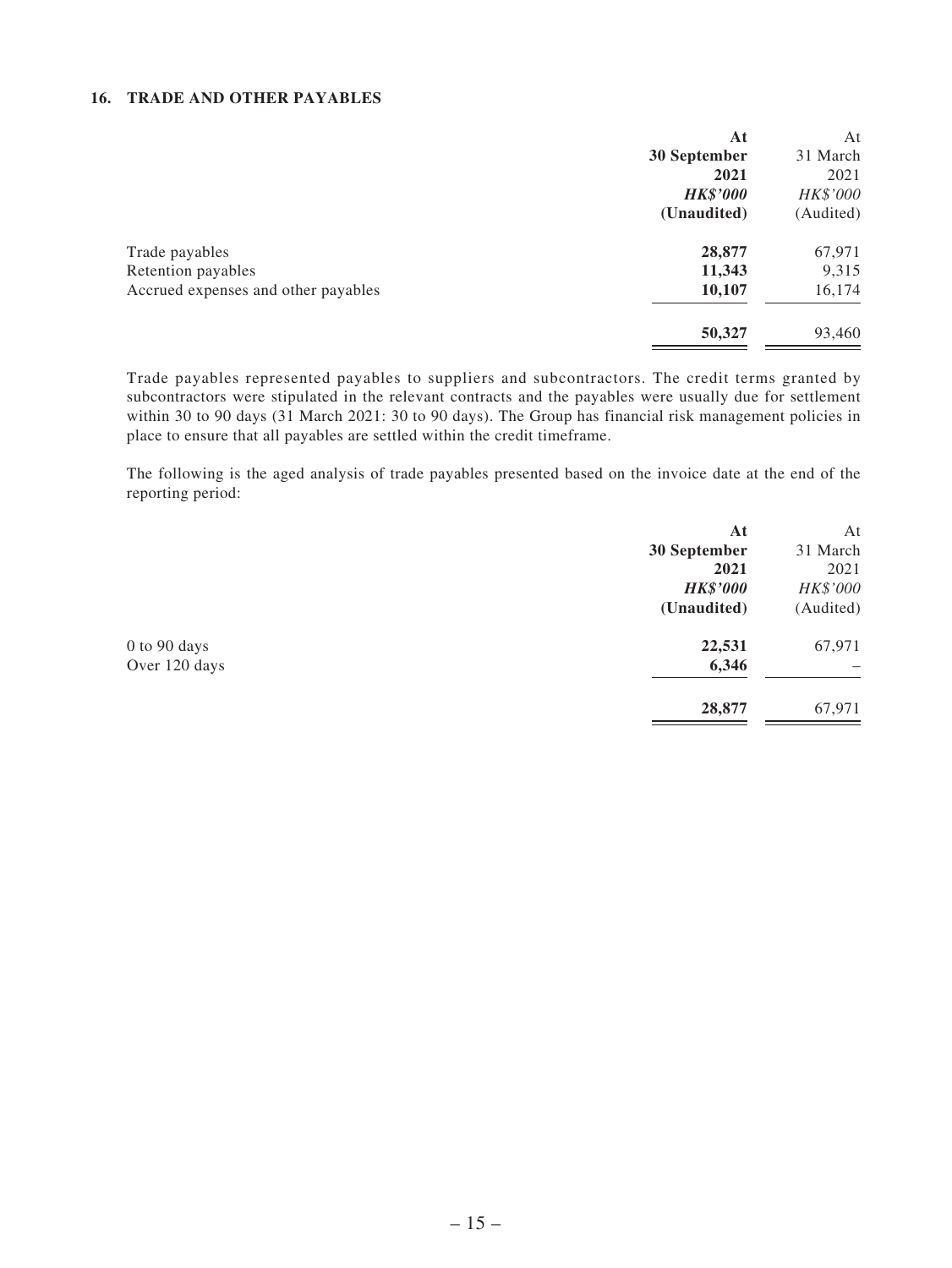#### **17. SHARE CAPITAL**

|                                        | Number of<br><b>Shares</b> | <b>Share</b><br>capital<br>HK\$'000 |
|----------------------------------------|----------------------------|-------------------------------------|
| Ordinary shares of HK\$0.01 each       |                            |                                     |
| <b>Authorised</b>                      |                            |                                     |
| At 30 September 2021 and 31 March 2021 | 2,000,000,000              | 20,000                              |
| <b>Issued and fully paid</b>           |                            |                                     |
| At 30 September 2021 and 31 March 2021 | 933,750,000                | 9,338                               |

*Note:*

There were no changes in the issued capital of the Company since 1 April 2021 to the period up to 30 September 2021.

#### **18. CONTINGENT LIABILITIES**

At 30 September 2021 and 31 March 2021, the Group has been involved in a number of litigations and potential claims against the Group in relation to work-related injuries and civil litigation.

In the opinion of the directors of the Company, the litigations and potential claims are not expected to have a material impact on the condensed consolidated financial statements of the Group. Accordingly, no provision has been made to the condensed consolidated financial statements (31 March 2021: nil).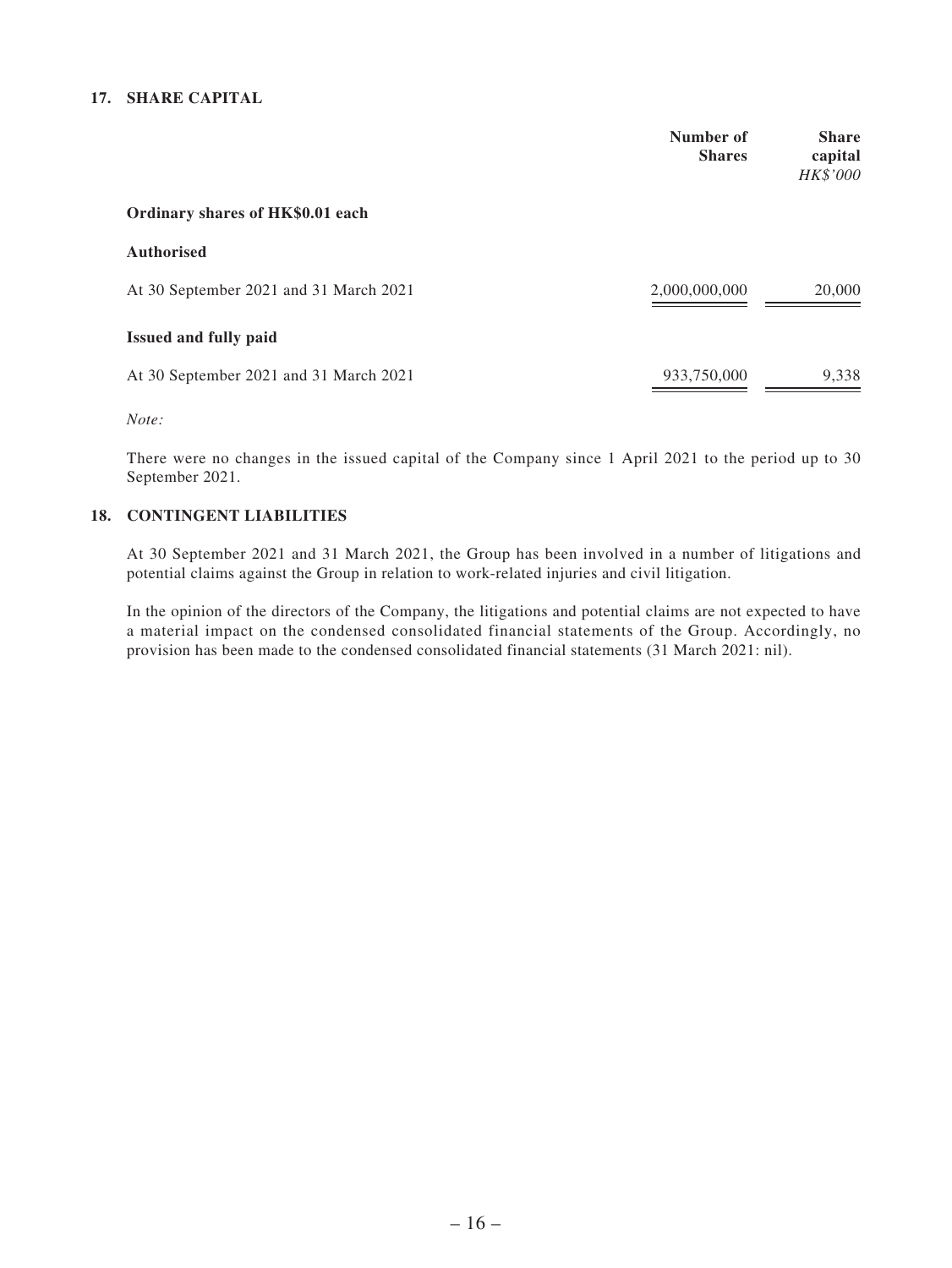### **MANAGEMENT DISCUSSION AND ANALYSIS**

The board (the "**Board**") of directors (the "**Directors**") of Wing Chi Holdings Limited (the "**Company**") is pleased to present the unaudited condensed consolidated financial statements of the Company and its subsidiaries (collectively, the "**Group**") for the six months ended 30 September 2021 (the "**Reporting Period**") together with the unaudited comparatives figures for the corresponding period ended 30 September 2020.

### **BUSINESS AND OUTLOOK**

The Company is an investment holding company. The principal activities of its subsidiaries include foundation and site formation works for both the public and the private sectors in Hong Kong. The foundation and site formation works provided by the Group can be broadly classified as (i) excavation and lateral support works and (ii) pile caps construction and site formation works for both public and private sector projects. To a lesser extent, the Group also lease some of its machineries.

Apart from acting as a subcontractor in foundation and site formation works, the Group has actively sought to enlarge its scope of work in the construction industry. The Group not only focuses on acting as a subcontractor but also aims to act as a foundation main contractor in the future. The Group's principal operating subsidiary, Lik Shing Engineering Company Limited, has registered with the Construction Industry Council and the Buildings Department as a registered subcontractor and as a registered specialist contractor in the foundation works category since May 2008 and December 2019 respectively.

During the Reporting Period, the economy has gradually improved in Hong Kong. The Hong Kong Special Administrative Region Government continues to invest in infrastructure and housing development to boost the economy which increases the potential development opportunities in the construction industry. However, the COVID-19 pandemic, economic uncertainty and challenging market with keen competition in the foundation and site formation market still affect the development of the construction industry. The Group will continue to improve its competitiveness in the market by continuing to provide quality works to the customers and closely monitor the cost of services and market trends.

During the Reporting Period, the Group's performance has improved significantly. The Group will continue to try its best to implement tight cost control measures on the existing projects, improve the efficiency of work-flow throughout the construction process, and strengthen the effectiveness of project management. The Group will also actively devote its efforts to facilitate the prevention and control of further spreading of the COVID-19 pandemic in its premises and construction sites and to ensure the health and safety of its employees.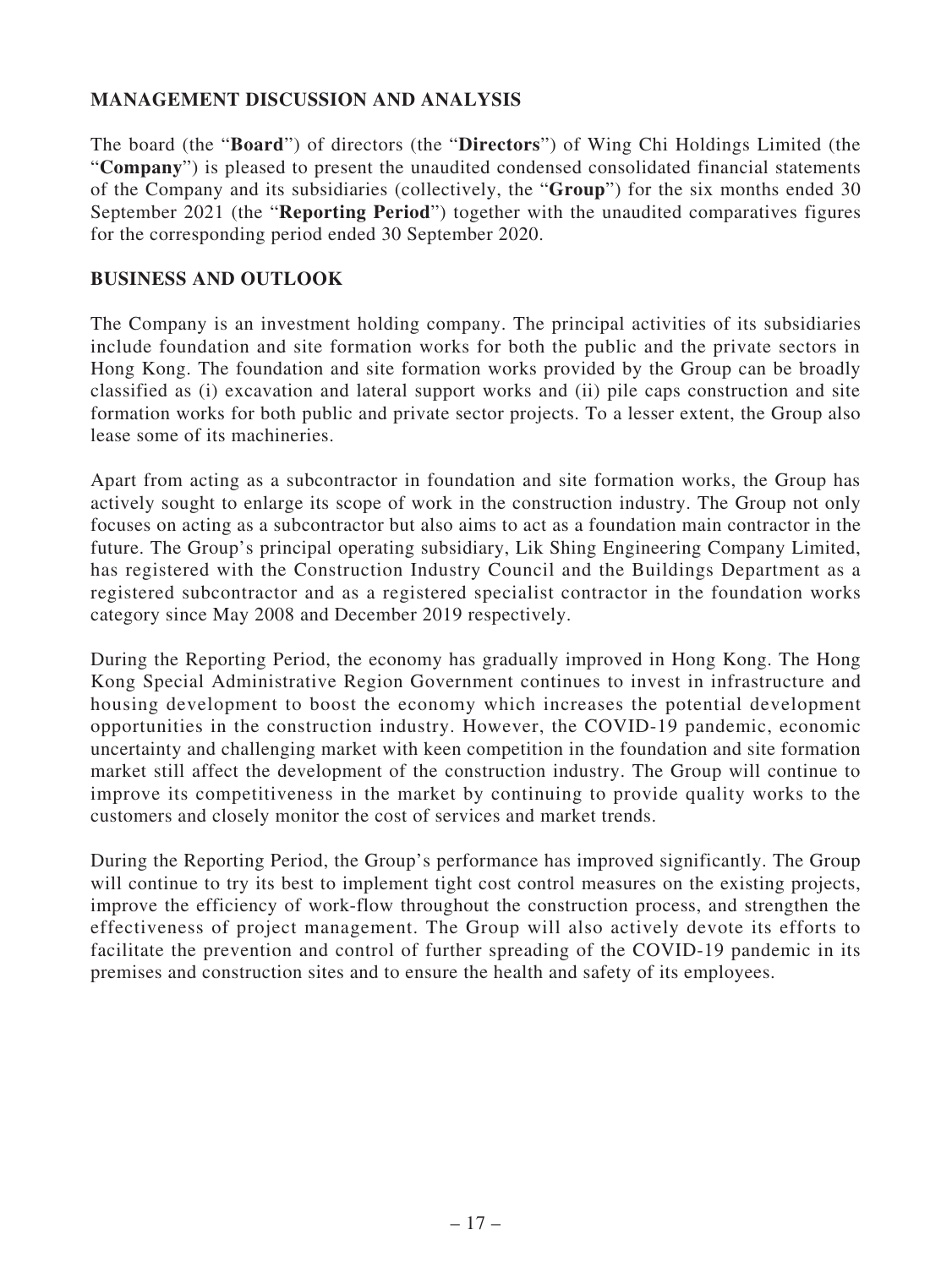### **FINANCIAL REVIEW**

During the Reporting Period, the Group had been awarded 7 new contracts, with an aggregate original contract sum of approximately HK\$103.2 million and had completed 15 projects with an aggregate original contract sum of approximately HK\$255.7 million. As at 30 September 2021, the Group had 22 projects on hand which include projects in progress as well as projects that have been awarded to us but not yet commenced. As at 30 September 2021, the aggregate amount of transaction price allocated to the unsatisfied/partially unsatisfied performance obligations is approximately HK\$367.9 million (30 September 2020: approximately HK\$316.6 million). This amount represents the revenue from construction contracts that is expected to be recognised in the future.

### **Revenue**

The revenue from foundation and site formation works of the Group for the Reporting Period amounted to approximately HK\$204.1 million, representing an increase of approximately HK\$30.3 million, or 17.4% as compared to that of approximately HK\$173.8 million for the six months ended 30 September 2020. The increase was primarily due to the fact that more large size foundation and site formation works have been completed, hence more revenue were recognised during the Reporting Period.

The Group's revenue from machinery leasing for the Reporting Period amounted to approximately HK\$5.3 million, representing a decrease of approximately HK\$2.9 million, or 35.4% as compared to that of approximately HK\$8.2 million for the six months ended 30 September 2020. The decrease was primarily due to the fact that the Group has utilised its machinery on its construction projects instead of leasing them to contractors and/or subcontractors under operating leases.

### **Gross Profit/(Loss) and Gross Profit/(Loss) Margin**

The gross profit of the Group for the Reporting Period amounted to approximately HK\$12.5 million as compared to a gross loss of approximately HK\$17.6 million for the six months ended 30 September 2020. The gross profit margin of the Group during the Reporting Period was approximately 6.0%, as compared to the gross loss margin of approximately 9.7% for the six months ended 30 September 2020.

The significant improvement in the gross profit margin was mainly due to the successful implementation of tight cost control measures on existing projects which improved the efficiency of work-flow throughout the construction process and reduced the amount of subcontract works granted by the Group.

During the Reporting Period, the economy had gradually improved which has enhanced the bargaining power of the Group when negotiating with its customers on the construction contract prices and construction workdones of the completed projects. The Group will continue to improve its competitive strengths and closely monitor the cost of services.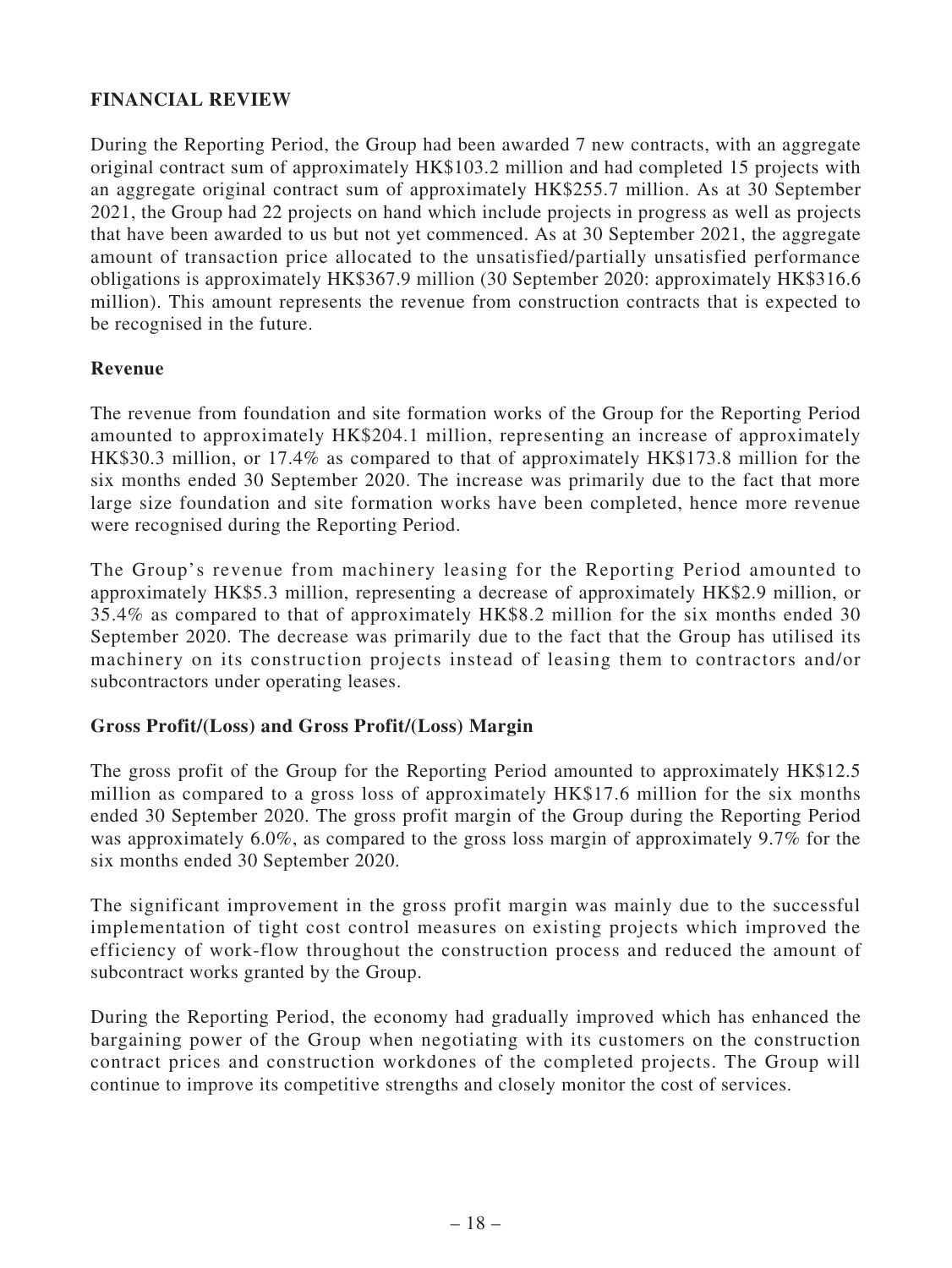### **Other Income and Gains**

The other income of the Group for the Reporting Period amounted to approximately HK\$1.1 million, representing a decrease of approximately HK\$1.0 million or 47.6% as compared to that of approximately HK\$2.1 million for the six months ended 30 September 2020. The decrease was primarily due to the receipt of approximately HK\$1.8 million and HK\$0.1 million cash subsidies from the Employment Support Scheme ("**ESS**") and the one-off Subsidy for Transport Trades under the Anti-epidemic Fund set up by the Government of the Hong Kong Special Administrative Region Government respectively as part of the relief measures on the COVID-19 pandemic during the six months ended 30 September 2020 (30 September 2021: nil). The amount of other income during the Reporting Period mainly represents the income generated from the disposal of plant and equipment of approximately HK\$1.0 million.

### **Administrative Expenses**

The administrative expenses of the Group for the Reporting Period amounted to approximately HK\$11.7 million, with no significant changes as compared to that of approximately HK\$11.8 million for the six months ended 30 September 2020. The administrative expenses mainly comprised of professional expenses, salaries costs, repair and maintenance costs and depreciation expenses.

### **Finance Costs**

The finance costs of the Group amounted to approximately HK\$0.2 million for both the Reporting Period and for the six months ended 30 September 2020. There are no significant changes in the borrowings and lease liabilities on financing the purchase of machineries and motor vehicles during the Reporting Period and for the corresponding period in 2020.

### **Income Tax (Expense)/Credit**

The income tax expense of the Group for the Reporting Period amounted to approximately HK\$0.4 million, as compared to a tax credit of approximately HK\$0.02 million for the six months ended 30 September 2020. The income tax (expense)/credit mainly represents the net effect on the movement of deferred tax expenses and Hong Kong income tax expenses during the Reporting Period.

### **Profit/(Loss) attributable to Owners of the Company**

The net profit attributable to owners of the Company amounted to approximately HK\$1.3 million for the Reporting Period, as compared to the net loss attributable to owners of the Company of approximately HK\$27.5 million for the six months ended 30 September 2020. The improvement in net profit attributable to owners of the Company was mainly attributable to the generation of gross profit during the Reporting Period.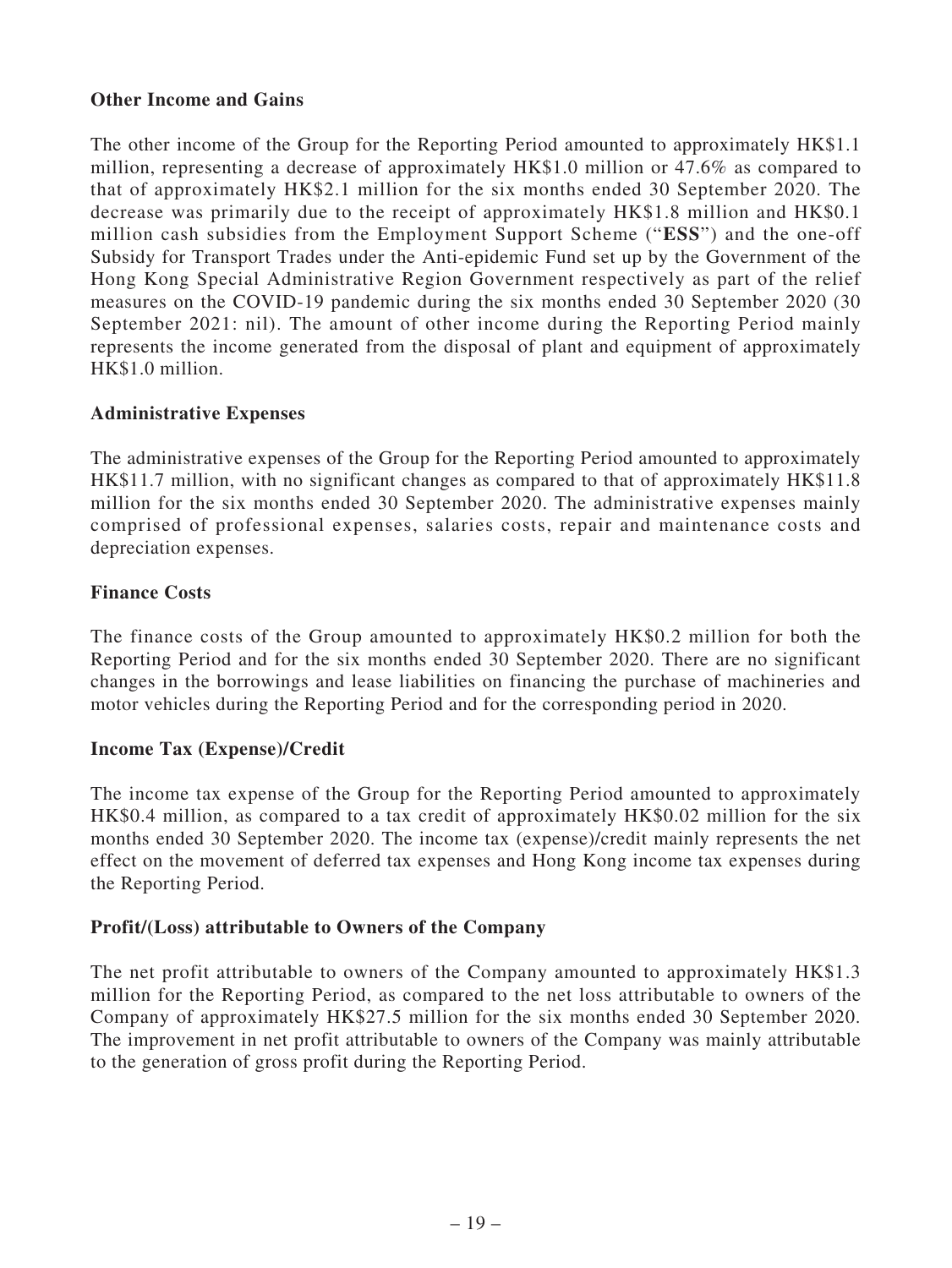### **INTERIM DIVIDEND**

The Board has resolved not to recommend the declaration of any interim dividend for the six months ended 30 September 2021.

### **LIQUIDITY, FINANCIAL POSITION AND CAPITAL STRUCTURE**

The Group has funded its liquidity and capital requirements primarily through capital contributions from shareholders, bank borrowings and cash inflows from operating activities.

As at 30 September 2021, the Group had total assets of approximately HK\$176.0 million (31 March 2021: approximately HK\$217.8 million), of which current assets amounted to approximately HK\$136.1 million (31 March 2021: approximately HK\$169.3 million).

As at 30 September 2021, the Group had total liabilities of approximately HK\$61.7 million (31 March 2021: approximately HK\$104.9 million), of which current liabilities amounted to approximately HK\$56.2 million as at 30 September 2021 (31 March 2021: approximately HK\$98.6 million).

As at 30 September 2021, the Group had total equity attributable to owners of the Company amounted to approximately HK\$114.3 million (31 March 2021: approximately HK\$112.9 million).

As at 30 September 2021, the Group had total bank balances and cash of approximately HK\$33.6 million (31 March 2021: approximately HK\$38.8 million). The decrease was mainly due to the use of an aggregate net cash of approximately HK\$5.2 million in operation, investing and financing activities.

As at 30 September 2021, the Group had total debt of approximately HK\$7.3 million which included lease liabilities and bank borrowings included in liabilities associated with asset classified as held-for-sale (31 March 2021: approximately: HK\$8.4 million) denominated in Hong Kong dollars. As at 30 September 2021, such bank borrowings are carried at floating interest rates of 2.5% below the prime rate (31 March 2021: 2.5% below the prime rate). The gearing ratio of the Group, calculated by the total debts (defined as the sum of the lease liabilities and bank borrowings included in liabilities associated with asset classified as heldfor-sale) divided by the total equity is approximately 6.4% (31 March 2021: approximately  $7.5\%$ ).

### **PLEDGE OF ASSETS**

As at 30 September 2021, the Group's right-of-use assets with an aggregate net book value of approximately HK\$8.3 million (31 March 2021: approximately HK\$9.0 million) were pledged under finance leases, while asset classified as held-for-sale of approximately HK\$7.3 million (31 March 2021: investment property of approximately HK\$7.7 million) was pledged to secure banking facilities granted to the Group.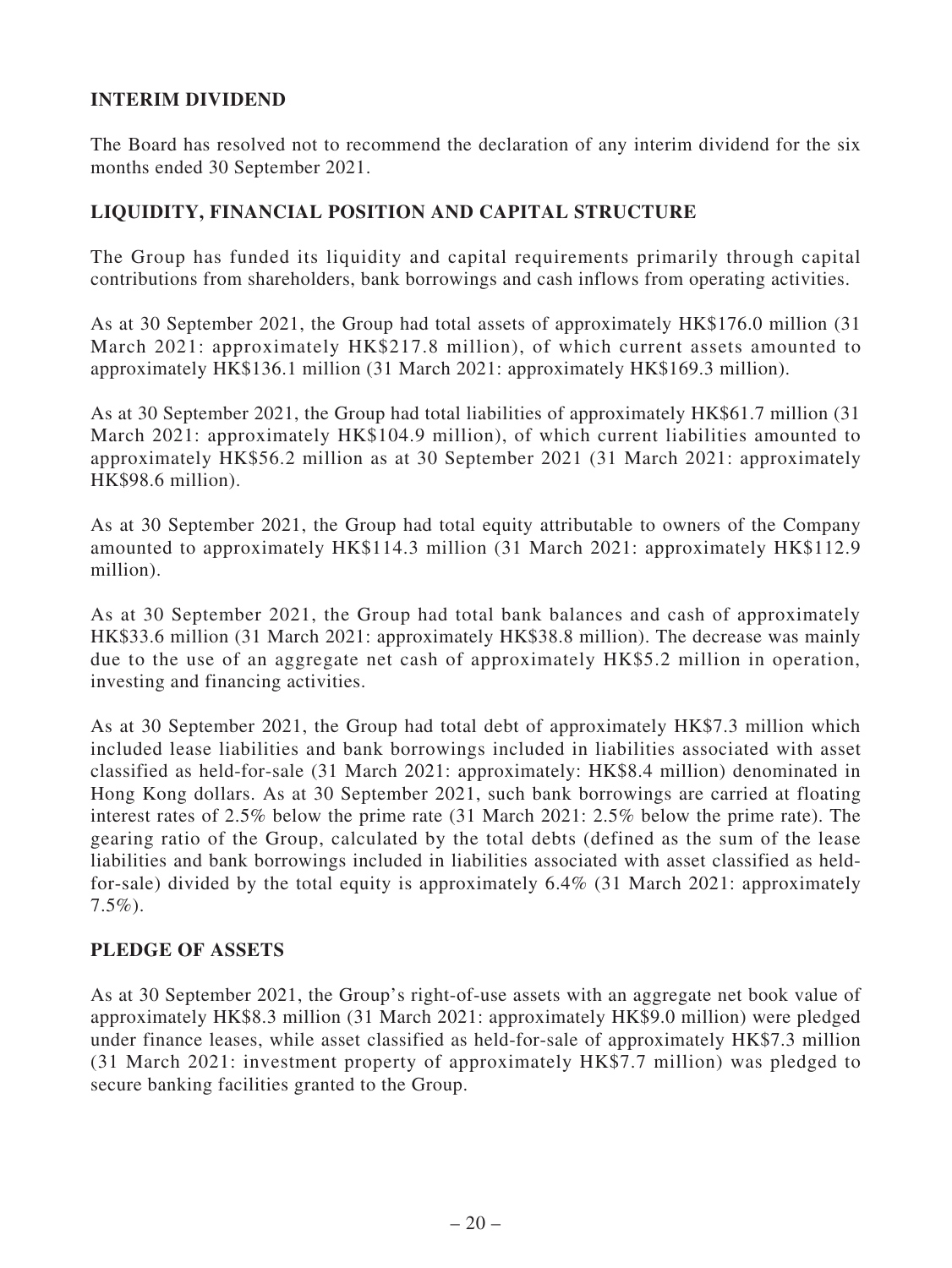### **EXPOSURE TO FOREIGN EXCHANGE RATE RISKS**

As the Group only operates in Hong Kong and almost all of the revenue and transactions arising from its operations are settled in Hong Kong dollar, the Board is of the view that the Group's foreign exchange rate risks are insignificant. Thus, the Group has not entered into any derivative contracts to hedge against the foreign exchange rate risk during the Reporting Period.

### **CAPITAL EXPENDITURE**

During the Reporting Period, the Group invested approximately HK\$10.0 million (31 March 2021: approximately HK\$20.2 million) on acquisition of machineries and equipment, motor vehicles, computer equipment and right-of-use assets. Capital expenditure was principally funded by finance leases, internal resources and proceeds from the listing of the shares of the Company on the Main Board of The Stock Exchange of Hong Kong Limited (the "**Stock Exchange**") on 20 October 2017 (the "**Listing**").

### **CAPITAL COMMITMENTS AND CONTINGENT LIABILITIES**

As at 30 September 2021, the Group had capital commitments of approximately HK\$0.1 million on acquisition of plant and equipment contracted for but not yet accounted for in the financial statements.

Save as disclosed in this announcement, the Group had no material capital commitments or contingent liabilities.

### **MATERIAL ACQUISITIONS AND DISPOSALS OF SUBSIDIARIES AND ASSOCIATED COMPANIES**

During the Reporting Period, the Group did not have any material acquisitions or disposals of subsidiaries or associated companies.

### **SIGNIFICANT INVESTMENT HELD**

During the Reporting Period, the Group had no significant investment held.

### **FUTURE PLANS FOR MATERIAL INVESTMENT OR CAPITAL ASSETS**

The Group does not have other plans for material investments and capital assets during the Reporting Period.

### **EMPLOYEES AND REMUNERATION POLICY**

As at 30 September 2021, the Group employed a total of 219 employees (including Executive Directors, Non-executive Director and Independent Non-executive Directors), as compared to a total of 205 employees as at 30 September 2020. There are no significant changes in the number of employees during the Reporting Period and for the corresponding period in 2020.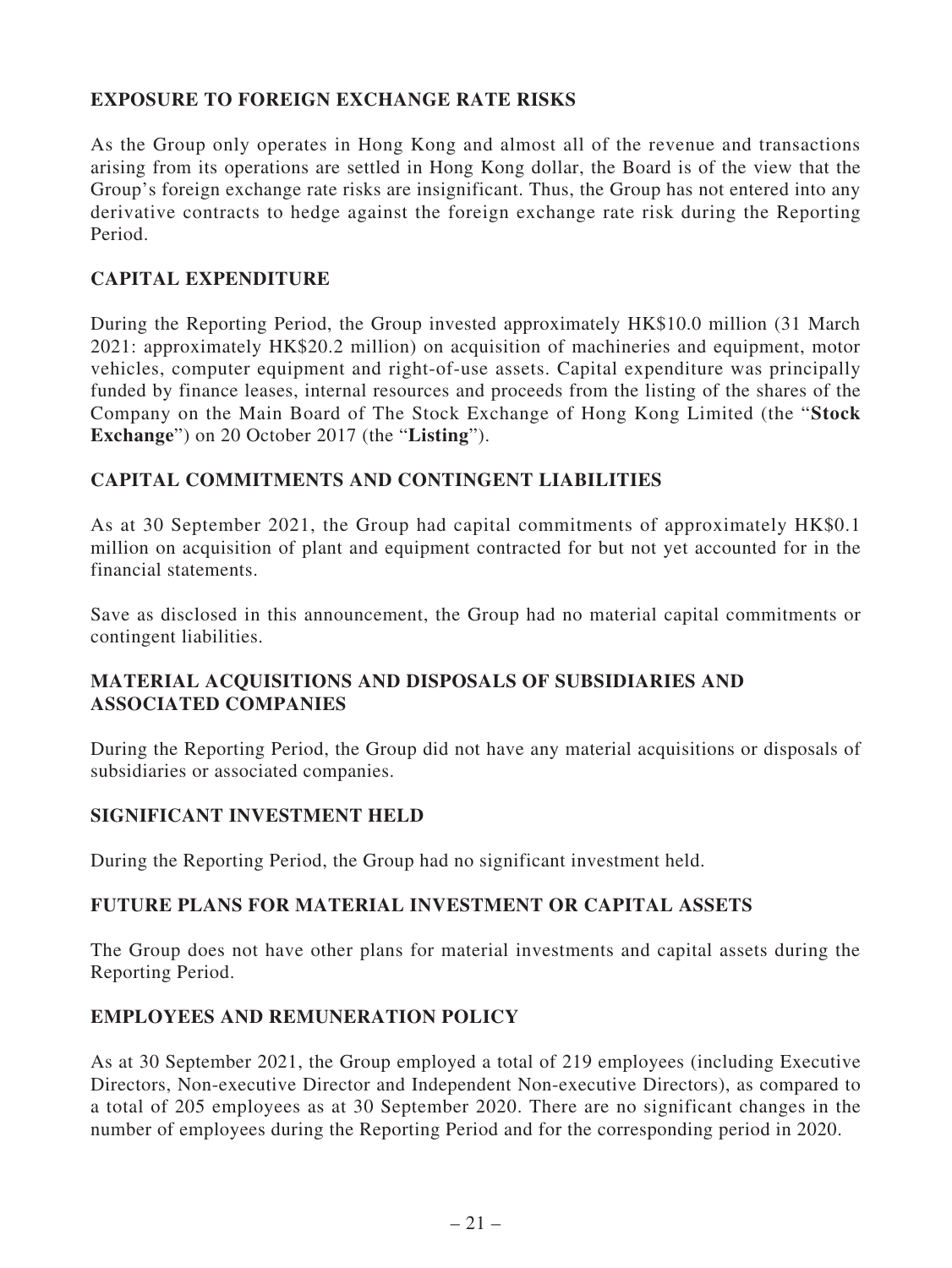Total staff costs which included Directors' emoluments for the Reporting Period was approximately HK\$63.1 million (six months ended 30 September 2020: approximately HK\$41.3 million). The increase in staff costs was mainly due to the fact that more employees were employed in construction works as a result of the reduction of the amount of subcontract works granted by the Group during the Reporting Period.

The salary and benefit level of the employees of the Group are competitive and individual performance is rewarded through the Group's salary and bonus system. The Group conducts an annual review on salary increment, discretionary bonuses and promotions based on the performance of each employee.

The Company has adopted a share option scheme as an incentive to Directors and eligible employees, details of the scheme are set out in this announcement.

During the Reporting Period, the Group has not experienced any significant problems with its employees due to labour disputes nor has it experienced any difficulty in the recruitment and retention of experienced staff.

### **USE OF NET PROCEEDS FROM THE LISTING**

The net proceeds of the share offer received by the Company in relation to the Listing and full exercise of the over-allotment option on 7 November 2017 were approximately HK\$103.9 million in aggregate, after deducting listing related expenses (the "**Net Proceeds**"). The Board considers that these Net Proceeds have been applied in accordance with the proposed applications set out in the paragraph headed "Future plans and use of proceeds" in the Prospectus dated 30 September 2017 published by the Company (the "**Prospectus**") and the announcement of the Company dated on 9 August 2021. The following table sets out the applications and the revised allocation for the use of Net Proceeds and usage as at 30 September 2021:

| <b>Use of Net Proceeds</b>            | Original<br>planned use of<br><b>Net Proceeds</b><br>HK\$' million | <b>Revised</b><br>allocation<br>for use of<br><b>Net Proceeds</b><br>HK\$' million | <b>Actual usage</b><br>from the<br>Listing as at<br>31 March 2021<br>HK\$' million | <b>Actual usage</b><br>during the<br>Reporting<br>Period<br>HK\$' million | Actual usage<br>up to<br>30 September<br>2021<br>HK\$' million | Unutilised<br>amount of Net<br>Proceeds as at<br>30 September<br>2021<br>HK\$' million |
|---------------------------------------|--------------------------------------------------------------------|------------------------------------------------------------------------------------|------------------------------------------------------------------------------------|---------------------------------------------------------------------------|----------------------------------------------------------------|----------------------------------------------------------------------------------------|
| Acquire new machinery and equipment   | 40.6                                                               | 46.2                                                                               | 40.6                                                                               | 5.6                                                                       | 46.2                                                           |                                                                                        |
| Reserve more capital to satisfy the   |                                                                    |                                                                                    |                                                                                    |                                                                           |                                                                |                                                                                        |
| potential requirement for surety bond | 31.3                                                               | 25.7                                                                               | 25.7                                                                               |                                                                           | 25.7                                                           |                                                                                        |
| Strengthen the manpower               | 23.1                                                               | 23.1                                                                               | 23.1                                                                               |                                                                           | 23.1                                                           |                                                                                        |
| General working capital               | 8.9                                                                | 8.9                                                                                | 8.9                                                                                |                                                                           | 8.9                                                            |                                                                                        |
| Total                                 | 103.9                                                              | 103.9                                                                              | 98.3                                                                               | 5.6                                                                       | 103.9                                                          |                                                                                        |

The Net Proceeds raised by the Group have been fully utilised as at 30 September 2021 in the manner consistent with that mentioned in the Prospectus and the announcement of the Company dated on 9 August 2021.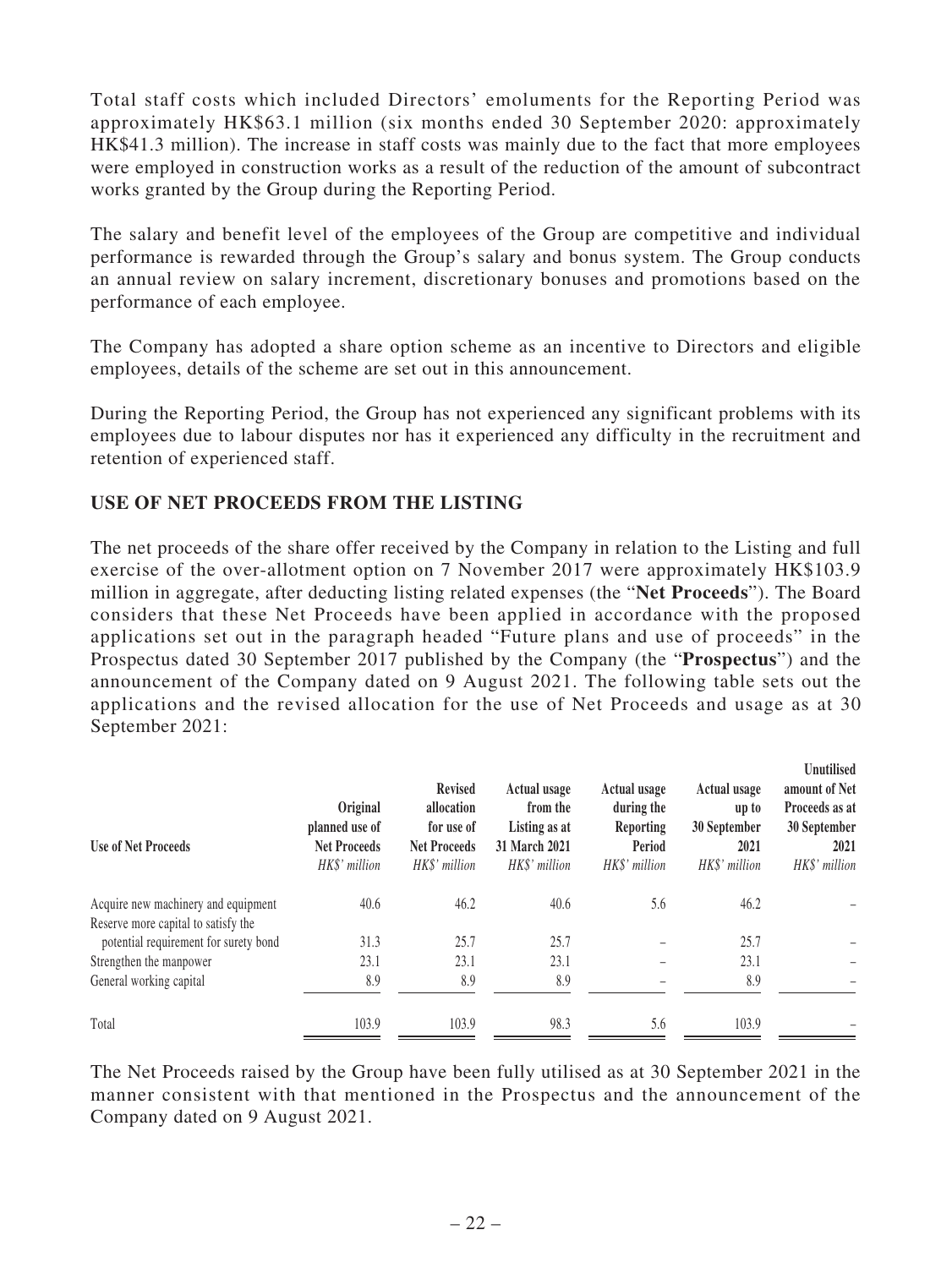### **COMPLIANCE WITH CORPORATE GOVERNANCE CODE**

The Company has adopted the Corporate Governance Code as set out in Appendix 14 to the Listing Rules (the "**CG Code**") as its own corporate governance code. The Company has complied with the CG Code during the Reporting Period and up to the date of this announcement with the exception of code provision A.2.1 as explained below.

According to code provision A.2.1 of the CG Code, the roles of the chairman of the Company (the "**Chairman**") and the chief executive officer of the Company (the "**Chief Executive Officer**") should be separate and performed by different individuals. Mr. Li Cheuk Kam is both the Chairman and the Chief Executive Officer of the Company. In view of the in-depth knowledge and substantial experience of Mr. Li Cheuk Kam in the operations of the Group and his solid experience in foundation and site formation works, the Board believes that it is in the best interests of the Company for Mr. Li Cheuk Kam to assume both the roles of the Chairman and the Chief Executive Officer until such time as the Board considers that such roles should be assumed by different persons.

### **COMPLIANCE WITH THE MODEL CODE FOR SECURITIES TRANSACTIONS BY DIRECTORS OF LISTED ISSUERS**

The Company has adopted the "Model Code for Securities Transactions by Directors of Listed Issuers" as set out in Appendix 10 of the Listing Rules (the "**Model Code**") as its own code of conduct regarding securities transactions by the Directors.

Directors are reminded of their obligations under the Model Code on a regular basis. Following specific enquiries by the Company, all the Directors have confirmed to the Company that they have fully complied with the required standard set out in the Model Code during the Reporting Period and up to the date of this announcement.

### **SHARE OPTION SCHEME**

The Company has adopted a share option scheme (the "**Share Option Scheme**") on 21 September 2017. The principal terms of the Share Option Scheme are summarised in Appendix V to the Prospectus dated 30 September 2017 published by the Company. The main purpose of the Share Option Scheme is to attract and retain the best available personnel, to provide incentive to employees (full-time and part-time), Directors, consultants, advisers, distributors, contractors, suppliers, agents, customers, business partners or service providers of the Group and to promote the success of the business of the Group. No share option has been granted, exercised, cancelled or lapsed under the Share Option Scheme since its adoption on 21 September 2017, and there is no outstanding share option as at 30 September 2021.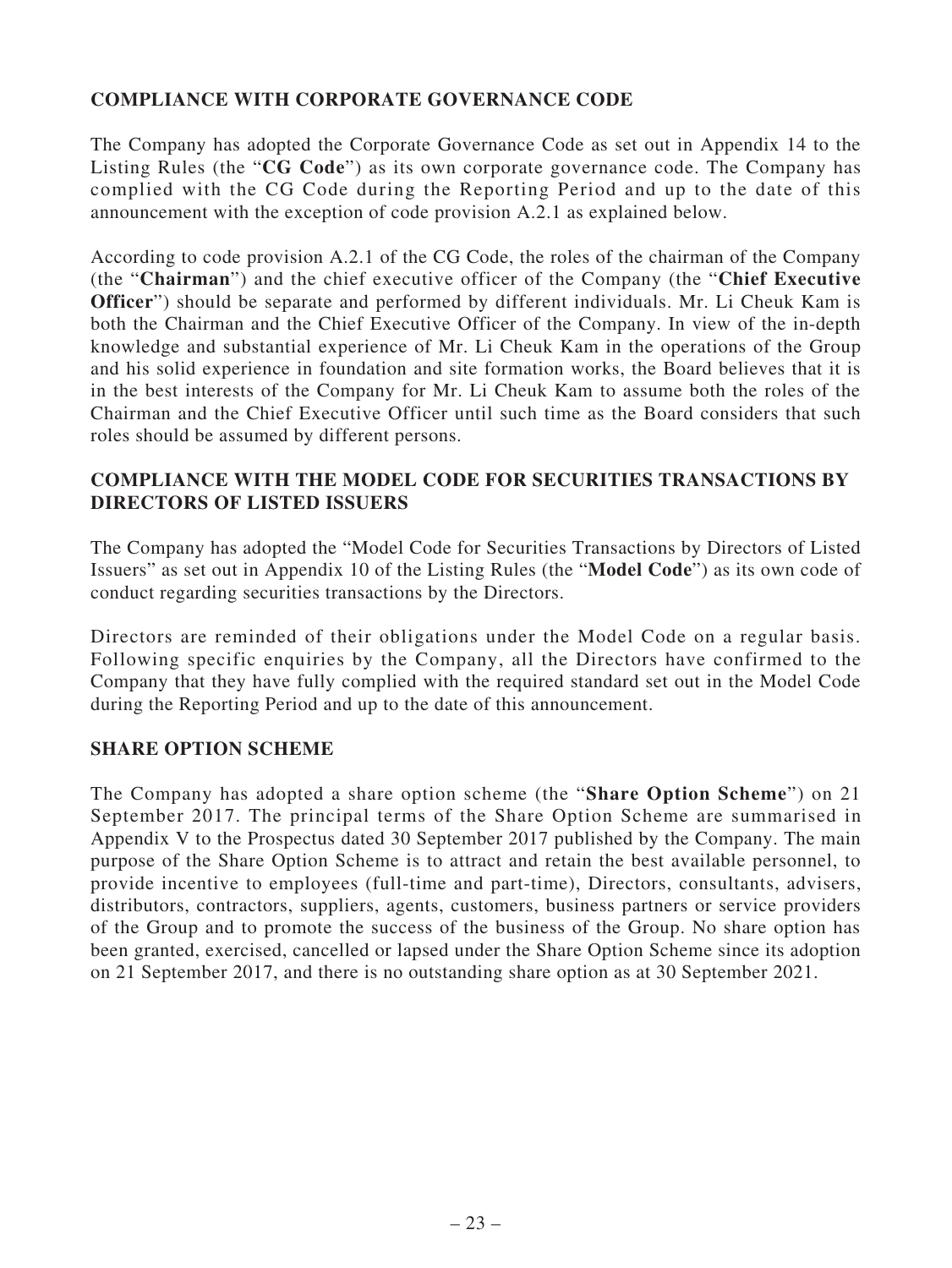### **PURCHASE, SALES OR REDEMPTION OF THE COMPANY'S SECURITIES**

During the Reporting Period, neither the Company nor any of its subsidiaries has purchased, sold or redeemed any of the Company's listed securities.

### **DISCLOSURE OF CHANGE OF INFORMATION OF DIRECTOR UNDER RULES 13.51B(1) OF THE LISTING RULES**

As disclosed in the 2021 Annual Report of the Company, Mr. Chan Chung Kik, Lewis, an Independent Non-executive Director of the Company, has resigned as an independent nonexecutive director of (i) Hong Kong Aerospace Technology Group Limited (formerly known as "**Eternity Technology Holdings Limited**"), a company listed on the Main Board of the Stock Exchange (Stock Code: 1725) with effect from 16 July 2021; and (ii) Peking University Resources (Holdings) Company Limited, a company listed on the Main Board of the Stock Exchange (Stock Code: 618) with effect from 30 September 2021.

Saved as disclosed in this announcement, there is no change in the information of each Directors that is required to be disclosed under Rules 13.51B(1) of the Listing Rules, since the publication of annual report for the year ended 31 March 2021.

### **SUBSEQUENT EVENT AFTER THE REPORTING PERIOD**

As disclosed in the announcement of the Company dated 7 June 2021, an indirect whollyowned subsidiary of the Company has entered into a provisional agreement with an independent third party for the sale of the property situated at Unit No. 12 on 10th Floor and a share of the undivided shares allocated to the lavatory and lift lobby and corridor on 10th Floor, One Midtown, No. 11 Hoi Shing Road, Tsuen Wan, New Territories, Hong Kong at a consideration of HK\$7,250,000. Details of the sale has been disclosed in the announcement of the Company dated 7 June 2021. The sale has been completed on 4 October 2021.

Save as disclosed as above, there is no material subsequent events undertaken by the Company or by the Group after the Reporting Period.

### **AUDIT COMMITTEE**

The Company has established an audit committee of the board (the "**Audit Committee**") on 21 September 2017 with written terms of reference in compliance with Rule 3.21 of the Listing Rules and paragraph C.3 of the CG Code. The primary duties of the Audit Committee are to review the financial information of the Group, to oversee the Group's financial reporting system and its internal control and risk management procedures, to monitor the independence and objectivity of the external auditor and to provide advice and comments to the Board on matters related to corporate governance.

The Audit Committee consists of three members who are all Independent Non-Executive Directors, namely, Mr. Chan Chung Kik, Lewis, Mr. Wong Chik Kong and Mr. Lee Kwok Lun. Mr. Chan Chung Kik, Lewis is the Chairman of the Audit Committee.